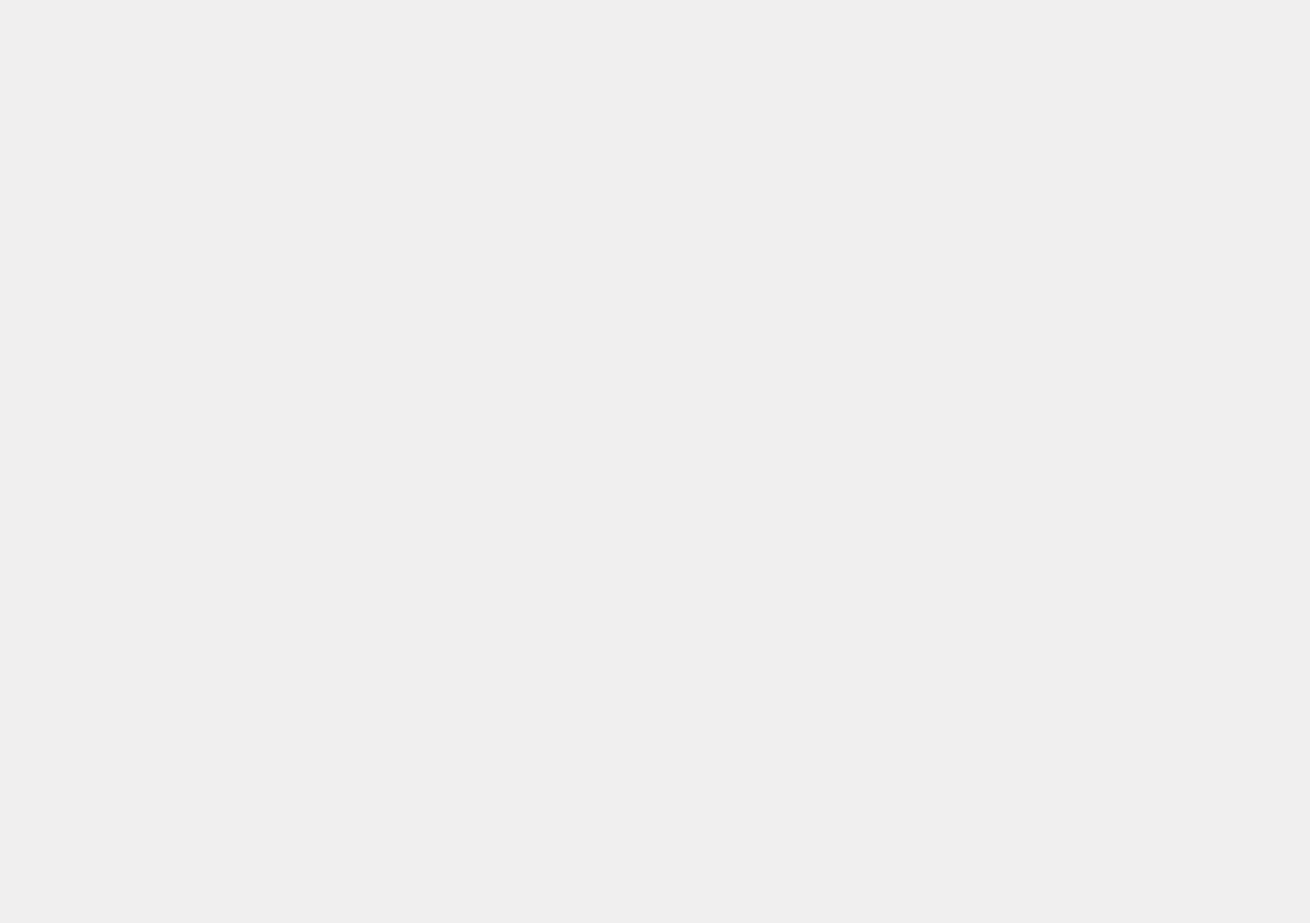# VOLVO ON CALL

This document describes the functionality of the Volvo On Call system.

Development work is constantly in progress to improve our product. Modifications may mean that information, descriptions and illustrations in this supplement differ from the equipment in the car. We reserve the right to make modifications without prior notice.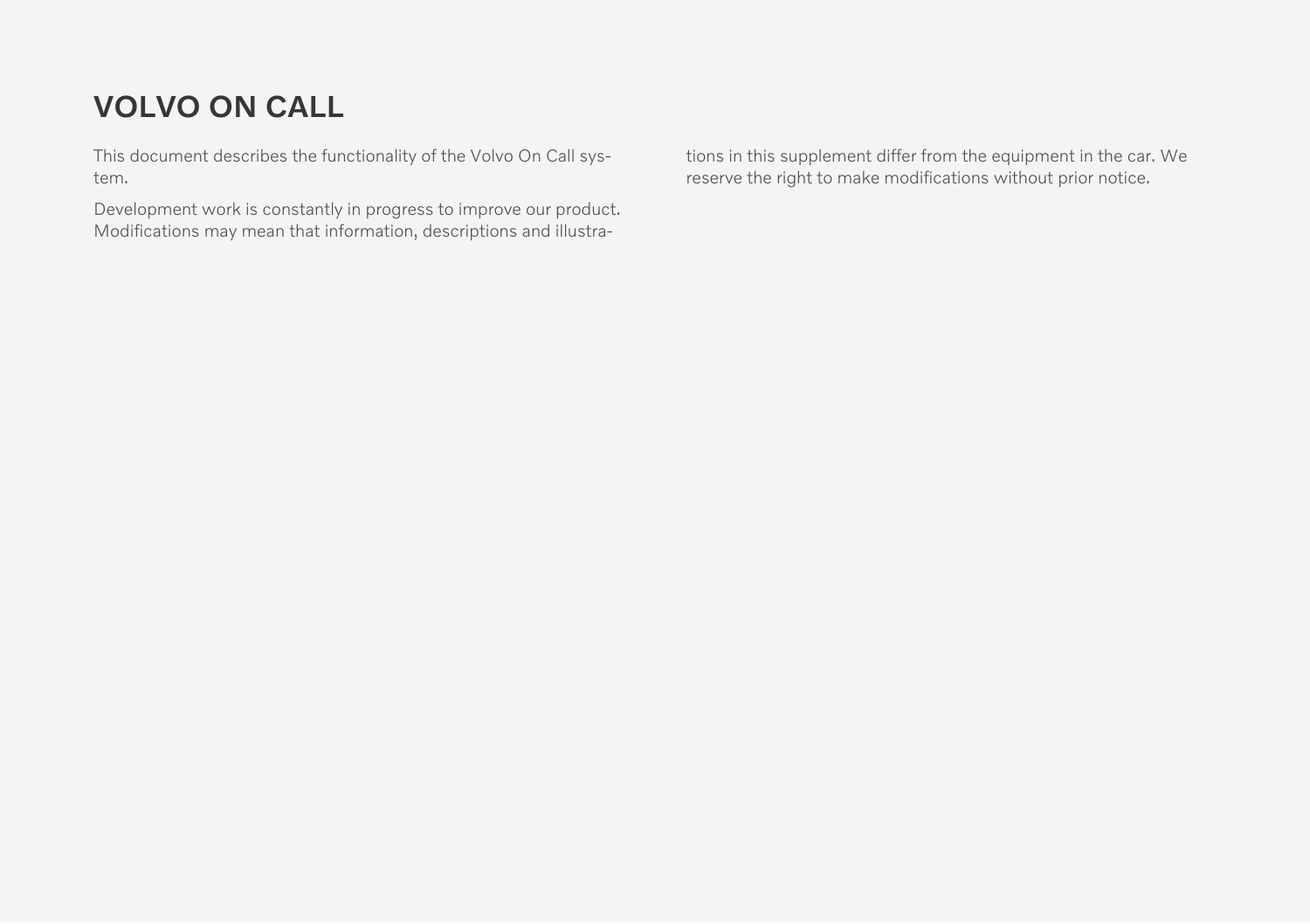# TABLE OF CONTENTS

## VOLVO ON CALL

| Volvo On Call*                                                                             | $\overline{4}$ |  |
|--------------------------------------------------------------------------------------------|----------------|--|
| Getting started with Volvo On Call*                                                        | 5              |  |
| Comfort and control with the<br>Volvo On Call app                                          | 6              |  |
| Help with Volvo On Call*                                                                   | 6              |  |
| Automatic collision alarm with<br>Volvo On Call*                                           | $\overline{7}$ |  |
| Emergency assistance with Volvo<br>On Call*                                                | 8              |  |
| Help during a trip with Volvo On Call*                                                     | 9              |  |
| Remote unlocking and remote<br>locking with Volvo On Call*                                 | 10             |  |
| Theft Notification with Volvo On Call*                                                     | 11             |  |
| Stolen Vehicle Tracking with<br>Volvo On Call*                                             | 11             |  |
| Remote vehicle immobiliser with<br>Volvo On Call*                                          | 12             |  |
| Customer service via Volvo On Call*                                                        | 13             |  |
| Send destinations to the car's<br>navigation system via a Volvo On<br>Call* service centre | 13             |  |
| Volvo On Call* markets                                                                     | 14             |  |
| Volvo On Call* services per market                                                         | 15             |  |
| Volvo On Call* idle mode and<br>availability                                               | 16             |  |
| Volvo On Call* abroad                                                                      | 16             |  |
| Phone number for the Volvo On<br>Call* service centre                                      | 17             |  |

| Prioritising between Volvo On<br>Call* service centre and emer-<br>gency call centre |    |
|--------------------------------------------------------------------------------------|----|
| PIN code for Volvo On Call*                                                          | 20 |
| Buying or selling a car with Volvo<br>On Call*                                       | 21 |
| Standby battery for Volvo On Call*                                                   | 22 |
| Personal information and Volvo<br>On Call*                                           | 22 |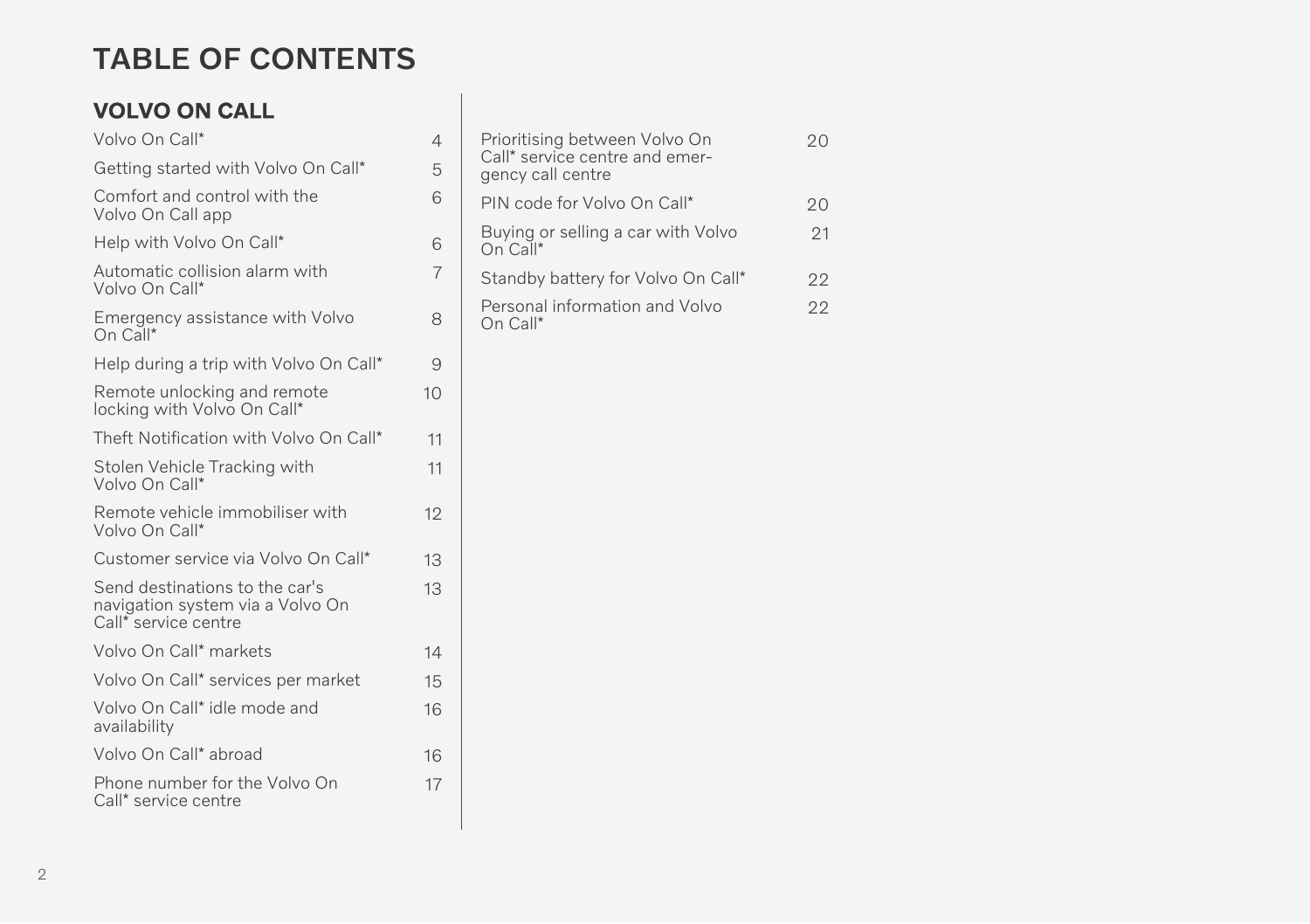# VOLVO ON CALL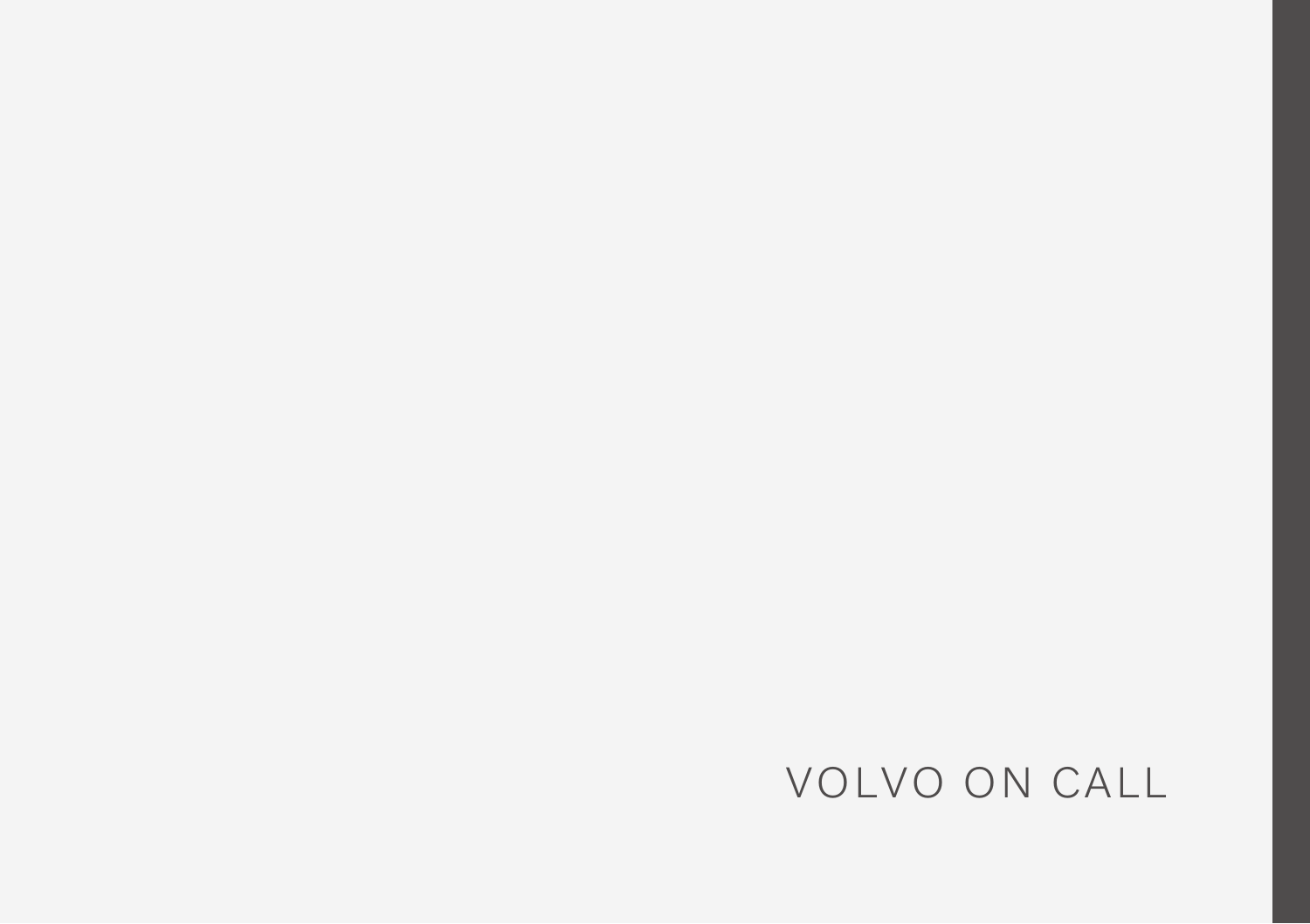## <span id="page-5-0"></span>Volvo On Call**\***

Volvo On Call<sup>1</sup> provides direct contact to the car as well as extra comfort and assistance 24 hours a day.

The functions are available via the Volvo On Call app<sup>2</sup> as well as the  $ON$  CALL button and the SOS button in the car's roof:



For example, you can lock or unlock the car or check the fuel level directly on a phone via the Volvo On Call app. If an accident occurs, emergency assistance can be sent to the car in the form of e.g. ambulance and police. Roadside assistance can be called for less urgent problems, such as a puncture.

#### $\overline{1}$ **[NOTE](https://voice.cbg.com:443/cmsweb/workspace/item/metadata/details.do?io=9cab7e1ee7d19ba1c0a8015165c79950&version=3&language=en&variant=GB)**

The SOS button must only be used in the event of accident, illness or an external threat against the car and its passengers. The **SOS** function is only intended for emergency situations. Abuse may lead to supplementary charges.

The Volvo On Call app and ON CALL button can be used for all other services<sup>3</sup>. including roadside assistance.

#### Volvo On Call system

Volvo On Call is linked to the car's safety and alarm systems as well as other systems in the car, such as locking and climate control. The car has a built-in modem for communication with a Volvo On Call service centre and the Volvo On Call app. GNSS (Global Navigation Satellite System) is used to locate the car.

#### Contact service centre

To contact a Volvo On Call service centre, use the car's ON CALL button or the Volvo On Call app. You can also call a Volvo On Call service centre.

#### $\bigcirc$ **[NOTE](https://voice.cbg.com:443/cmsweb/workspace/item/metadata/details.do?io=df64eeefb2724ec2c0a801e8001eae5b&version=7&language=en&variant=GB)**

All calls with the Volvo On Call service centre may be recorded.

#### Related information

- [Getting started with Volvo On Call](#page-6-0)\*  $(p, 5)$
- [Comfort and control with the Volvo On](#page-7-0) [Call app \(p. 6\)](#page-7-0)
- [Help with Volvo On Call](#page-7-0)\* (p. 6)
- [Personal information and Volvo On Call](#page-23-0)\* [\(p. 22\)](#page-23-0)
- Volvo On Call\* [idle mode and availability](#page-17-0) [\(p. 16\)](#page-17-0)
- [Phone number for the Volvo On Call](#page-18-0)\* serv[ice centre \(p. 17\)](#page-18-0)
- Volvo On Call\* [markets \(p. 14\)](#page-15-0)

2 App functions vary between markets.

<sup>1</sup> Availability depends on market.

<sup>3</sup> The services vary between markets.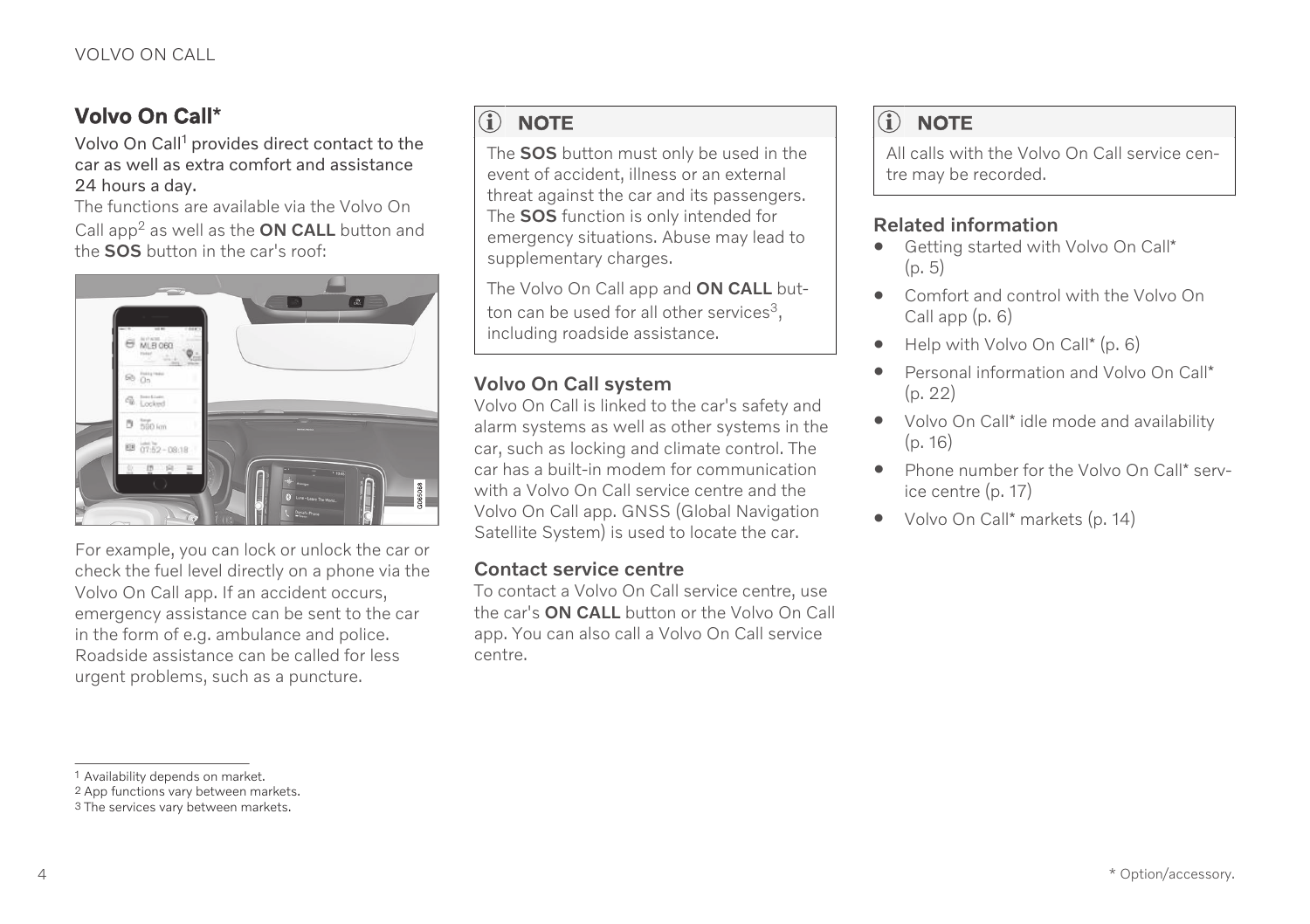## <span id="page-6-0"></span>Getting started with Volvo On Call**\***

This article describes what you need to get started with Volvo On Call.

#### Preparations

Volvo On Call is a factory option, and the driver should have downloaded the Volvo On Call and tested it in demo mode before collecting the car from the dealer. This makes it possible to explore the majority of functions and provides information on how the app is used. The app is free.

#### Activation of Volvo On Call

When the car is collected, the retailer activates the Volvo On Call system and the owner receives an automatically generated PIN code for Volvo On Call. This PIN code is used for security reasons to identify the owner of the car (or another approved person such as a family member) and works like a car key.

#### Volvo On Call subscription

For the functions to work, the car must have an active Volvo On Call subscription.

The subscription is initiated in connection with the purchase of the car when the system is activated. The subscription has a time limit but can be extended, and validity is market dependent. Contact a Volvo dealer for assistance.

## $\hat{a}$  note

Automatic Crash Notification, the SOS button and roadside assistance via the On Call button also work without a subscription.

#### Volvo ID and connecting the Volvo On Call app to a car

A Volvo ID is needed to use Volvo On Call. After having created a Volvo ID, the Volvo On Call app needs to be connected to the car.

#### $\mathbf{G}$ **[NOTE](https://voice.cbg.com:443/cmsweb/workspace/item/metadata/details.do?io=faec5cbb16827601c0a801511846aaf4&version=1&language=en&variant=GB)**

Note that to be able to use the Volvo On Call app, both the owner and the car have to have valid Volvo On Call subscriptions.

#### Buying a used car with Volvo On Call

When buying a used Volvo with Volvo On Call, it is important to delete data from the previous owner and add your own details to make the service work. Visit a Volvo dealer for assistance.

#### Related information

- [PIN code for Volvo On Call](#page-21-0)\* (p. 20)
- [Buying or selling a car with Volvo On Call](#page-22-0)\* [\(p. 21\)](#page-22-0)
- [Phone number for the Volvo On Call](#page-18-0)\* serv[ice centre \(p. 17\)](#page-18-0)

• [Comfort and control with the Volvo On](#page-7-0) [Call app \(p. 6\)](#page-7-0)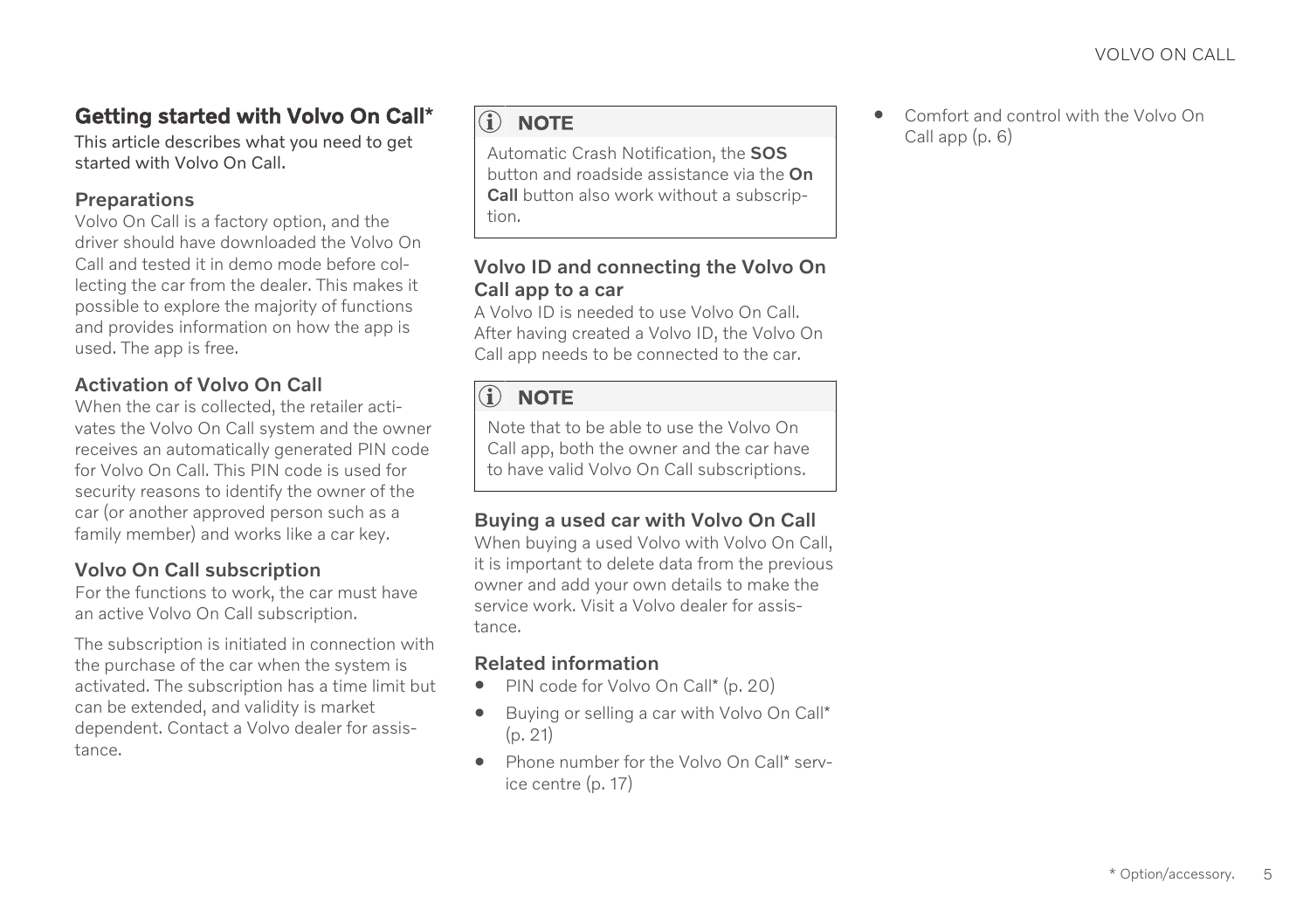### <span id="page-7-0"></span>Comfort and control with the Volvo On Call app

Volvo On Call users have direct contact with their cars via the Volvo On Call app4. For example, it is possible to see whether bulbs need to be replaced and whether washer fluid needs to be topped up. It is possible to lock and unlock the car, check the fuel level and show the nearest petrol station. Preconditioning can also be set and started by the car's parking climate control or the engine remote start function (ERS<sup>5</sup>).

Volvo On Call app is updated regularly. Up-todate information on available functions for different car models can be found at [support.volvocars.com.](http://support.volvocars.com)

The Volvo On Call app is available for iOS, Android and Windows Mobile. Download it free-of-charge from Apple AppStore, Google Play or Windows Phone Store.

#### Related information

- [Volvo On Call](#page-5-0)\* (p. 4)
- [Remote unlocking and remote locking](#page-11-0) [with Volvo On Call](#page-11-0)\* (p. 10)
- [Getting started with Volvo On Call](#page-6-0)\* (p. 5)
- Help with Volvo On Call\* (p. 6)

## Help with Volvo On Call**\***

Volvo On Call can provide extra security and assistance if you have a puncture, your engine breaks down or you have an accident. Volvo On Call not only offers additional comfort and control via the app, but also a range of auxiliary services via the SOS and ON CALL buttons on the roof, such as emergency assistance in the event of an accident, theft warning, roadside assistance and remote unlocking.

- [Automatic collision alarm with Volvo On](#page-8-0)  $Call^*(n, 7)$
- [Emergency assistance with Volvo On Call](#page-9-0)\* [\(p. 8\)](#page-9-0)
- [Help during a trip with Volvo On Call](#page-10-0)\* [\(p. 9\)](#page-10-0)
- [Remote unlocking and remote locking](#page-11-0) [with Volvo On Call](#page-11-0)\* (p. 10)
- [Theft Notification with Volvo On Call](#page-12-0)\* [\(p. 11\)](#page-12-0)
- [Stolen Vehicle Tracking with Volvo On](#page-12-0) Call\* [\(p. 11\)](#page-12-0)
- [Remote vehicle immobiliser with Volvo On](#page-13-0) Call\* [\(p. 12\)](#page-13-0)
- Comfort and control with the Volvo On Call app (p. 6)
- [Phone number for the Volvo On Call](#page-18-0)\* serv[ice centre \(p. 17\)](#page-18-0)
- Volvo On Call\* [markets \(p. 14\)](#page-15-0)
- Volvo On Call\* [services per market](#page-16-0) [\(p. 15\)](#page-16-0)

<sup>4</sup> Requires that both car and mobile device have mobile coverage or other Internet connection.

<sup>5</sup> Engine Remote Start is available on certain markets and in certain models.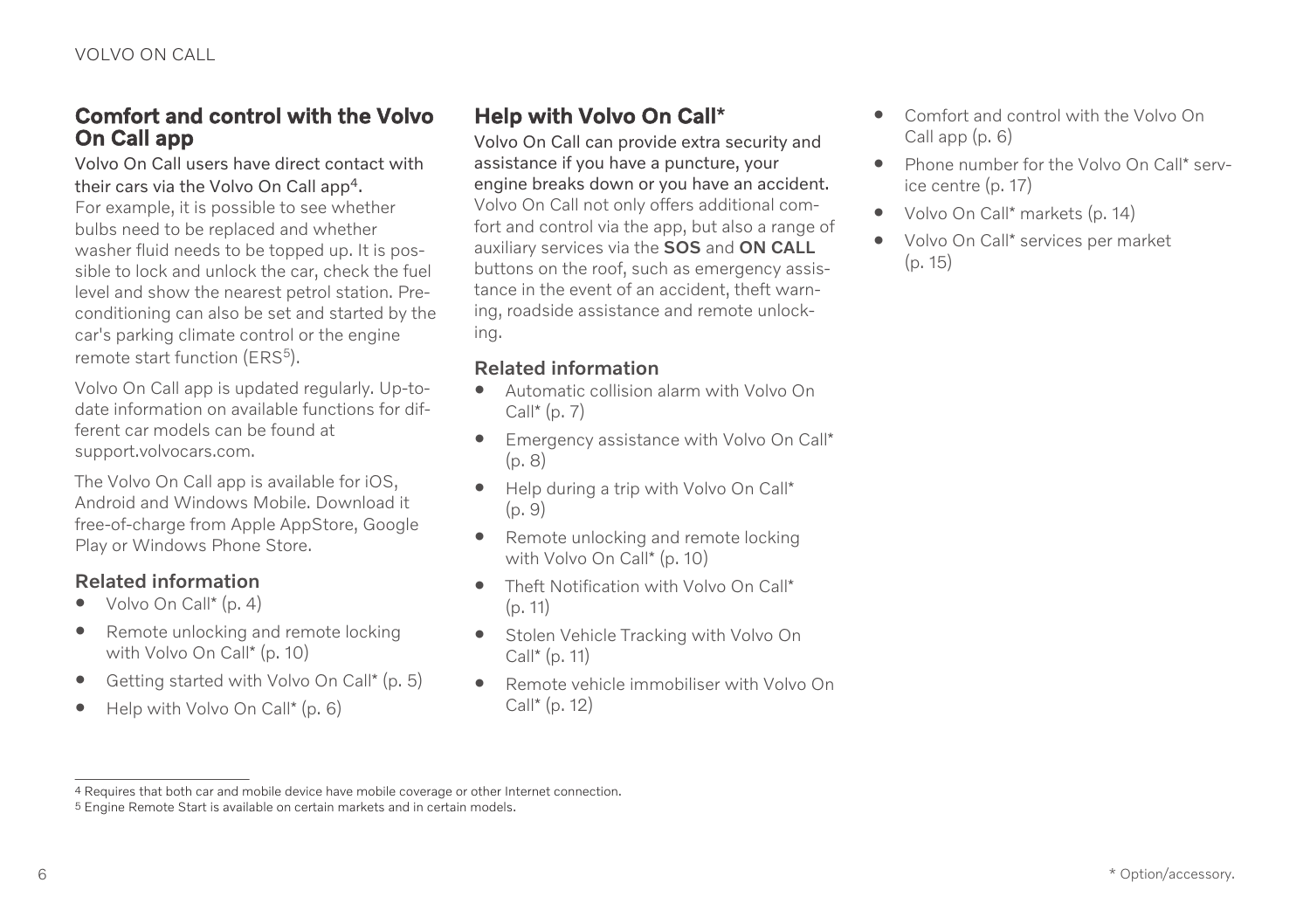### <span id="page-8-0"></span>Automatic collision alarm with Volvo On Call**\***

If a collision occurs, the car reports this automatically to a Volvo On Call service centre, or closest emergency call centre, which can send out emergency assistance.

#### Volvo On Call Service Centre<sup>6</sup>

When the car's safety system is triggered, e.g. in an accident in which the activation level is reached for the seatbelt tensioner or airbags, a signal will be automatically sent to a Volvo On Call service centre. The following will occur:

- 1. A message, containing car position, etc., is sent automatically from the car to a Volvo On Call service centre.
- 2. The Volvo On Call Service Centre then establishes verbal contact with the car's driver and tries to find out the extent of the collision and the need for help.
- 3. The Volvo On Call Service Centre then contacts the necessary assistance (police, ambulance, towing, etc.).

If verbal contact cannot be established, the Volvo On Call Service Centre contacts the relevant authorities that assist with appropriate action.

#### Prioritise public emergency number<sup>6</sup>

It is possible to set up the system so that the car phones a public emergency call centre instead of a Volvo On Call service centre. See the separate instructions.

#### Closest emergency call centre<sup>7</sup>

When the car's safety system is triggered, e.g. in an accident in which the activation level is reached for the seathelt tensioner or airbags, a signal will be automatically sent directly to the closest emergency call centre. The following will occur:

- 1. The emergency call centre establishes verbal contact with the car's driver and tries to find out the extent of the collision and the need for help.
- 2. The emergency call centre sends the necessary assistance (police, ambulance, towing, etc.).

#### Emergency number

When the collision alarm is activated the system attempts to establish contact with the country's Volvo On Call service centre. If this is not possible, then the call is routed to the designated emergency number for the area where the car is located.

- [Volvo On Call](#page-5-0)\* (p. 4)
- [Prioritising between Volvo On Call](#page-21-0)\* service [centre and emergency call centre \(p. 20\)](#page-21-0)
- Volvo On Call\* [markets \(p. 14\)](#page-15-0)
- Volvo On Call\* [services per market](#page-16-0)  $(p. 15)$
- [Emergency assistance with Volvo On Call](#page-9-0)\* [\(p. 8\)](#page-9-0)
- [Help during a trip with Volvo On Call](#page-10-0)\*  $(p. 9)$
- [Remote unlocking and remote locking](#page-11-0) [with Volvo On Call](#page-11-0)\* (p. 10)
- [Theft Notification with Volvo On Call](#page-12-0)\* [\(p. 11\)](#page-12-0)
- [Stolen Vehicle Tracking with Volvo On](#page-12-0) Call\* [\(p. 11\)](#page-12-0)
- [Remote vehicle immobiliser with Volvo On](#page-13-0) Call\* [\(p. 12\)](#page-13-0)
- Volvo On Call\* [abroad \(p. 16\)](#page-17-0)

<sup>6</sup> Applies to Volvo On Call markets of type A.

<sup>7</sup> Applies to Volvo On Call markets of type B.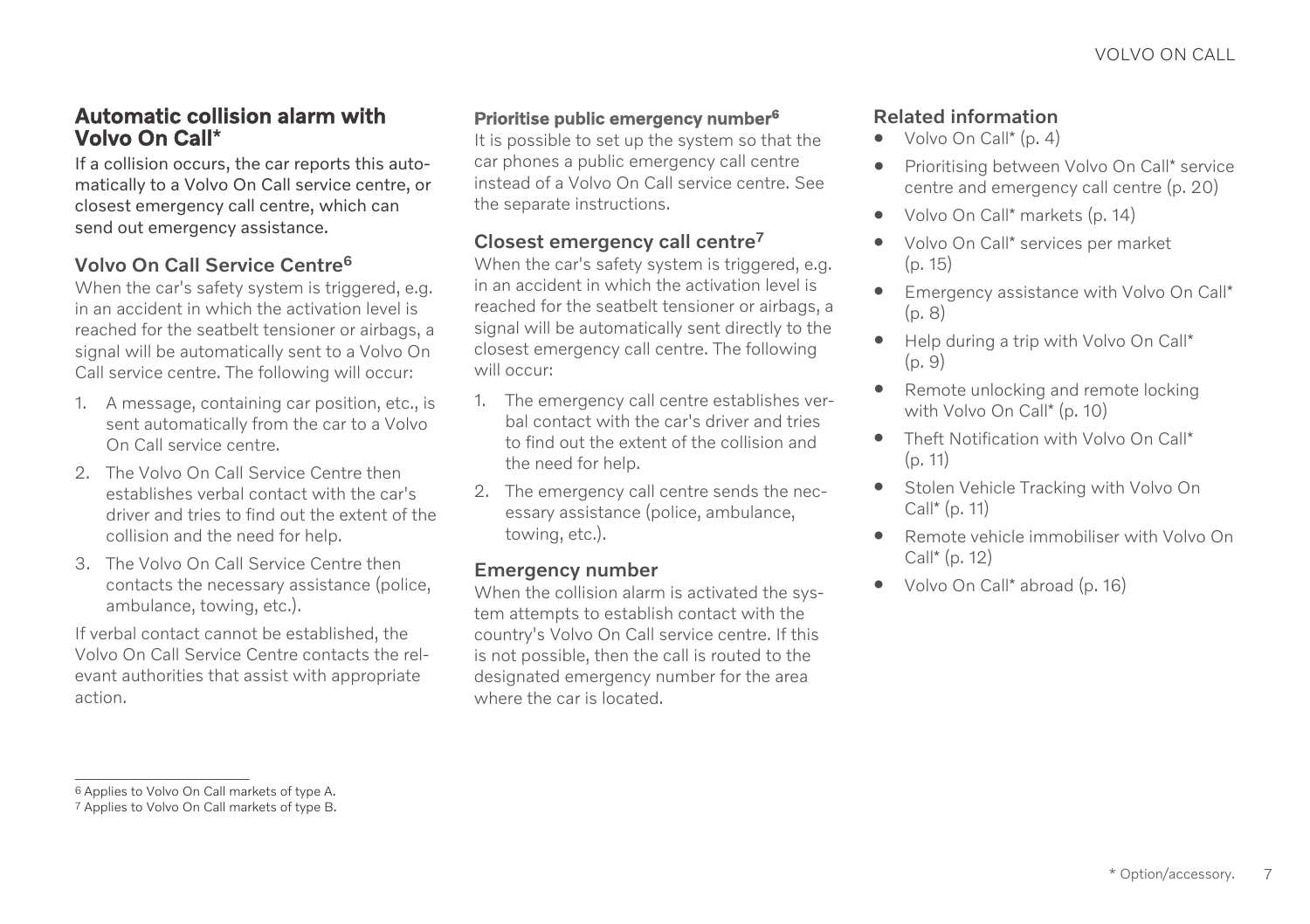#### <span id="page-9-0"></span>Emergency assistance with Volvo On Call**\***

Press the SOS button to contact a Volvo On Call service centre, or the closest emergency call centre in an emergency situation.

#### Volvo On Call Service Centre<sup>8</sup>

To summon help in case of illness, external threats to the car or passengers, a Volvo On Call service centre can be alerted manually by depressing the SOS button for at least 2 seconds. A Volvo On Call service centre is notified, advised of the car's position and attempts to establish verbal contact with the driver to agree on the type of assistance required.

If verbal contact cannot be established, the Volvo On Call Service Centre contacts the necessary assistance (police, ambulance, recovery, etc.) to help with the appropriate action.

#### Prioritise public emergency number<sup>8</sup>

It is possible to set up the system so that the car phones a public emergency call centre instead of a Volvo On Call service centre. See the separate instructions.

### Closest emergency call centre<sup>9</sup>

To summon help in case of illness, external threats to the car or passengers, the closest emergency call centre can be alerted manually by depressing the SOS button for at least 2 seconds. The necessary assistance (police, ambulance, towing, etc.) can be determined via verbal contact.

#### $\left| \right)$ **[NOTE](https://voice.cbg.com:443/cmsweb/workspace/item/metadata/details.do?io=9cab7e1ee7d19ba1c0a8015165c79950&version=3&language=en&variant=GB)**

The SOS button must only be used in the event of accident, illness or an external threat against the car and its passengers. The SOS function is only intended for emergency situations. Abuse may lead to supplementary charges.

The Volvo On Call app and ON CALL button can be used for all other services<sup>10</sup>. including roadside assistance.

#### Emergency number

When the collision alarm is activated the system attempts to establish contact with the country's Volvo On Call service centre. If this is not possible, then the call is routed to the designated emergency number for the area where the car is located.

The **ON CALL** and **SOS** buttons can be deactivated when the car's electrical system is in ignition position I, II or if the engine is running:

- 1. Press Settings.
- 2. Press Communication  $\rightarrow$  Volvo On Call.
- 3. Select SOS/On Call button lock to deactivate.

- $\bullet$  [Volvo On Call](#page-5-0)\* (p. 4)
- [Prioritising between Volvo On Call](#page-21-0)\* service [centre and emergency call centre \(p. 20\)](#page-21-0)
- Volvo On Call\* [markets \(p. 14\)](#page-15-0)
- Volvo On Call\* [services per market](#page-16-0) [\(p. 15\)](#page-16-0)
- [Automatic collision alarm with Volvo On](#page-8-0)  $Call^*(p, 7)$
- [Help during a trip with Volvo On Call](#page-10-0)\* [\(p. 9\)](#page-10-0)
- [Remote unlocking and remote locking](#page-11-0) [with Volvo On Call](#page-11-0)\* (p. 10)
- [Theft Notification with Volvo On Call](#page-12-0)\* [\(p. 11\)](#page-12-0)
- [Stolen Vehicle Tracking with Volvo On](#page-12-0) Call\* [\(p. 11\)](#page-12-0)

<sup>8</sup> Applies to Volvo On Call markets of type A. 9 Applies to Volvo On Call markets of type B.

<sup>10</sup> The services vary between markets.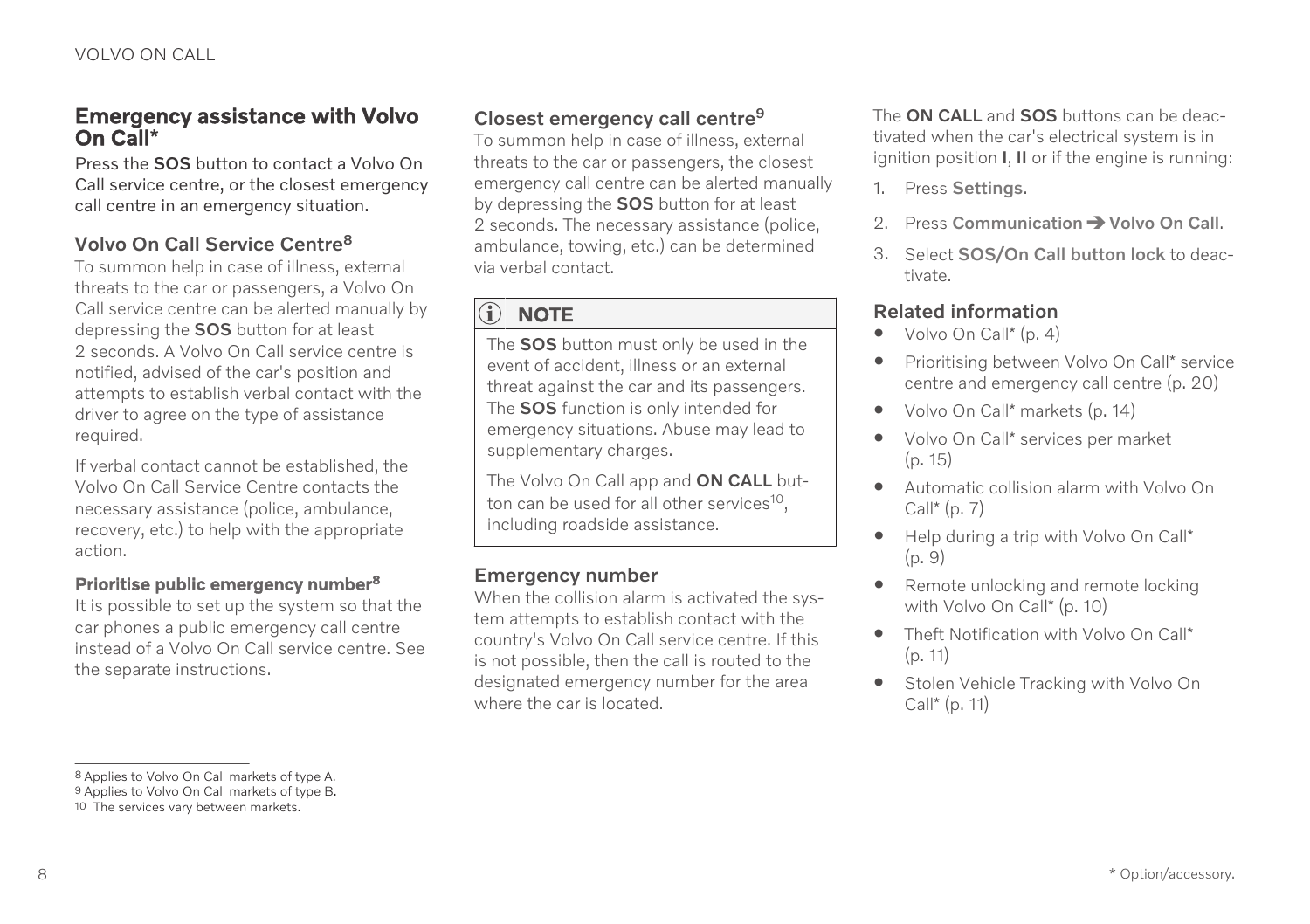- <span id="page-10-0"></span>• [Remote vehicle immobiliser with Volvo On](#page-13-0) Call\* [\(p. 12\)](#page-13-0)
- Volvo On Call\* [abroad \(p. 16\)](#page-17-0)

### Help during a trip with Volvo On Call**\***

If you have a puncture, run out of fuel or your battery is discharged, for example, you can summon assistance with the ON CALL button or the Volvo On Call app.

If you hold down the ON CALL button in the roof for at least 2 seconds, verbal contact will be established between the Volvo On Call service centre and the driver. The aim of this is to agree on what assistance is required.

You can also phone the Volvo On Call service centre, but the car has to be online for the operator to be able to view the car's status and position.

#### $\mathbf{\hat{i}}$ **[NOTE](https://voice.cbg.com:443/cmsweb/workspace/item/metadata/details.do?io=9cab7e1ee7d19ba1c0a8015165c79950&version=3&language=en&variant=GB)**

The **SOS** button must only be used in the event of accident, illness or an external threat against the car and its passengers. The SOS function is only intended for emergency situations. Abuse may lead to supplementary charges.

The Volvo On Call app and ON CALL button can be used for all other services<sup>11</sup>, including roadside assistance.

The **ON CALL** and **SOS** buttons can be deactivated when the car's electrical system is in ignition position I, II or if the engine is running:

- 1. Press Settings.
- 2. Press Communication  $\rightarrow$  Volvo On Call.
- 3. Select SOS/On Call button lock to deactivate.

A separate subscription may need to be taken out for the roadside assistance service.

- [Volvo On Call](#page-5-0)\* (p. 4)
- [Automatic collision alarm with Volvo On](#page-8-0)  $Call^*(p, 7)$
- [Emergency assistance with Volvo On Call](#page-9-0)\* [\(p. 8\)](#page-9-0)
- [Remote unlocking and remote locking](#page-11-0) [with Volvo On Call](#page-11-0)\* (p. 10)
- [Theft Notification with Volvo On Call](#page-12-0)\* [\(p. 11\)](#page-12-0)
- [Stolen Vehicle Tracking with Volvo On](#page-12-0)  $Call^*(p, 11)$
- [Remote vehicle immobiliser with Volvo On](#page-13-0) Call\* [\(p. 12\)](#page-13-0)
- Volvo On Call\* [abroad \(p. 16\)](#page-17-0)
- [Phone number for the Volvo On Call](#page-18-0)\* serv[ice centre \(p. 17\)](#page-18-0)

<sup>11</sup> The services vary between markets.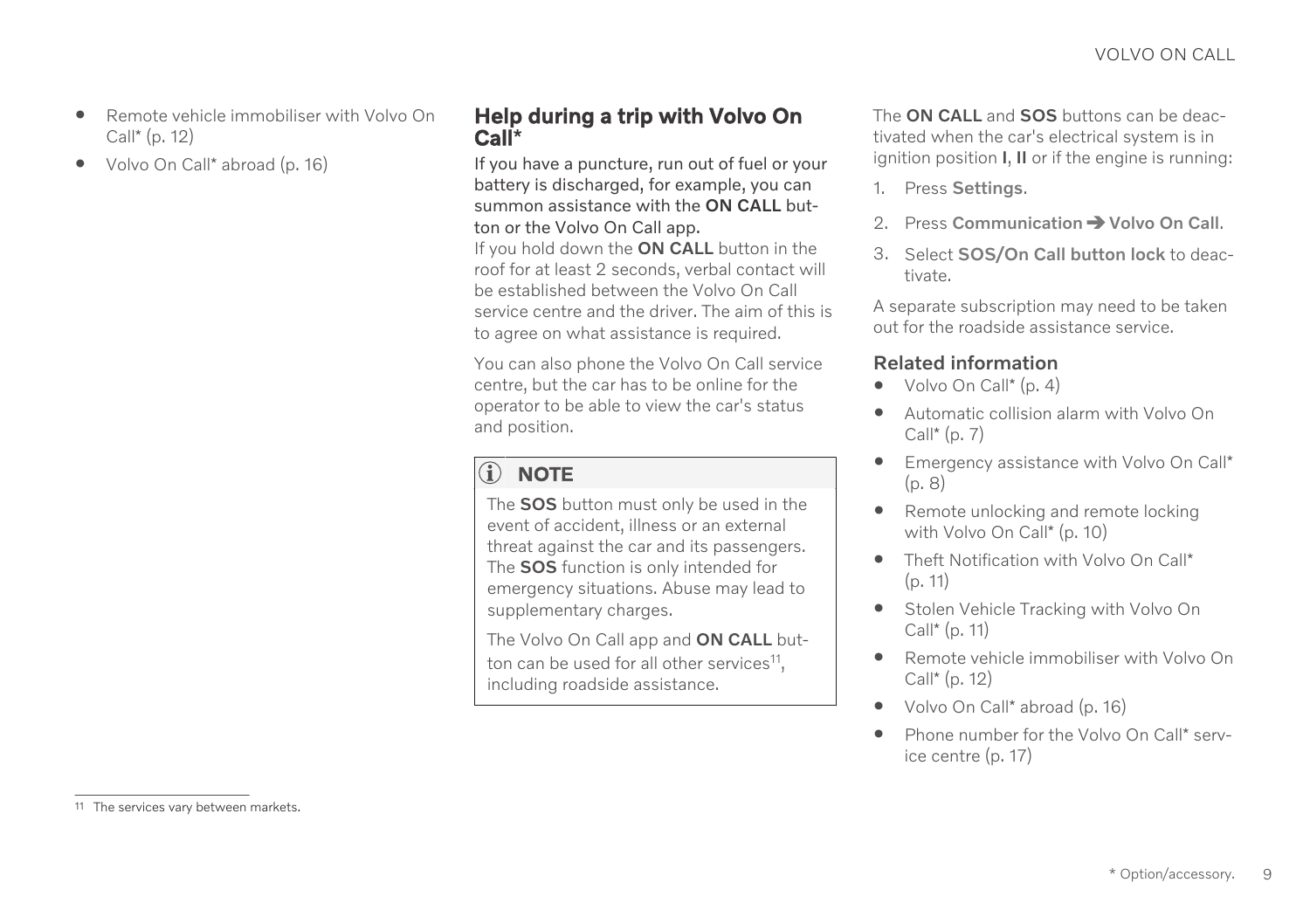### <span id="page-11-0"></span>Remote unlocking and remote locking with Volvo On Call**\***

The car can be unlocked remotely via the Volvo On Call service centre. It can also be locked and unlocked using the Volvo On Call app.

#### Remote Door Unlock via a Volvo On Call service centre<sup>12</sup>

If the car's remote control key has been lost or locked in the car, it is possible to remotely unlock the car within the next 5 days assisted by the Volvo On Call service centre after the required verification with PIN code has been approved. Following which, the Volvo On Call Service Centre unlocks the car remotely according to agreement.

- 1. Contact a Volvo On Call service centre via the Volvo On Call app (or call with a phone).
- 2. When the Volvo On Call service centre has verified the car's owner or other authorised individual using the PIN code, an unlocking signal is sent to the car according to agreement.
- 3. Press gently once on the rubberised pressure plate underneath the boot lid/tailgate handle to unlock the car.
	- > Now all doors can be opened as normal.

#### $\bigcirc$ **[NOTE](https://voice.cbg.com:443/cmsweb/workspace/item/metadata/details.do?io=f0ca117b1d3da123c0a8015118b17dad&version=6&language=en&variant=GB)**

If the rubberised pressure plate on the boot lid/tailgate is not depressed within a certain time, predetermined by a Volvo On Call service centre, the car will be locked again.

#### $\circ$ **[NOTE](https://voice.cbg.com:443/cmsweb/workspace/item/metadata/details.do?io=c8e1c3fa5e1596edc0a801515db05b2c&version=1&language=en&variant=GB)**

If, for example, the car is parked in a parking garage, the remote unlocking function may possibly be limited due to poor reception.

### Locking/unlocking using the app

Status for all doors and windows is shown. The driver can lock and unlock the car remotely for up to five days after the car has been locked. For security reasons, a password is required for your Volvo ID when the car is unlocked via the Volvo On Call app.

- [Comfort and control with the Volvo On](#page-7-0) [Call app \(p. 6\)](#page-7-0)
- Remote unlocking and remote locking with Volvo On Call\* (p. 10)
- [Phone number for the Volvo On Call](#page-18-0)\* serv[ice centre \(p. 17\)](#page-18-0)
- [Automatic collision alarm with Volvo On](#page-8-0)  $Call^*(p, 7)$
- [Emergency assistance with Volvo On Call](#page-9-0)\* [\(p. 8\)](#page-9-0)
- [Help during a trip with Volvo On Call](#page-10-0)\* [\(p. 9\)](#page-10-0)
- [Theft Notification with Volvo On Call](#page-12-0)\* [\(p. 11\)](#page-12-0)
- [Stolen Vehicle Tracking with Volvo On](#page-12-0) Call\* [\(p. 11\)](#page-12-0)
- [Remote vehicle immobiliser with Volvo On](#page-13-0) Call\* [\(p. 12\)](#page-13-0)
- Volvo On Call\* [markets \(p. 14\)](#page-15-0)
- Volvo On Call\* [services per market](#page-16-0)  $(p. 15)$

<sup>12</sup> Applies to Volvo On Call markets of type A.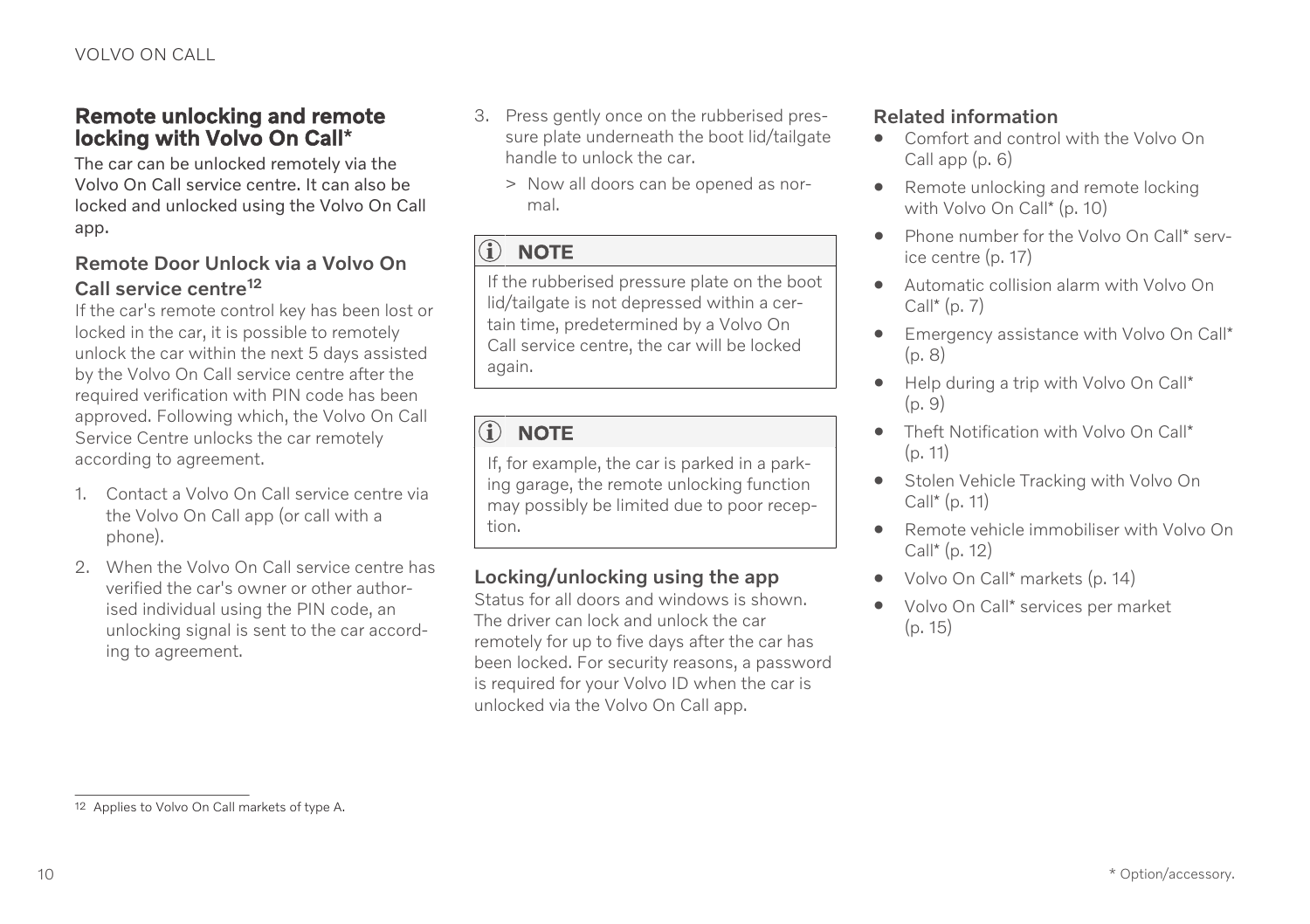### <span id="page-12-0"></span>Theft Notification with Volvo On Call**\***

When the car's alarm is activated, the car owner receives a message to the phone number registered with the dealer and then a push notice to the Volvo On Call app.

If the alarm is not switched off within a short period, an operator at a Volvo On Call service centre is automatically alerted<sup>13</sup>. The operator attempts to contact the car owner by phone. If it turns out that the car is being used by an unauthorised person, tracking can be started. The police are then linked in.

If the alarm is switched off using the remote control key, the service is cancelled.

#### Related information

- [Comfort and control with the Volvo On](#page-7-0) [Call app \(p. 6\)](#page-7-0)
- [Phone number for the Volvo On Call](#page-18-0)\* serv[ice centre \(p. 17\)](#page-18-0)
- [Automatic collision alarm with Volvo On](#page-8-0)  $Call^*(p, 7)$
- [Emergency assistance with Volvo On Call](#page-9-0)\* [\(p. 8\)](#page-9-0)
- [Help during a trip with Volvo On Call](#page-10-0)\* [\(p. 9\)](#page-10-0)
- [Remote unlocking and remote locking](#page-11-0) [with Volvo On Call](#page-11-0)\* (p. 10)
- Stolen Vehicle Tracking with Volvo On Call\* (p. 11)
- [Remote vehicle immobiliser with Volvo On](#page-13-0) Call\* [\(p. 12\)](#page-13-0)
- Volvo On Call\* [markets \(p. 14\)](#page-15-0)
- Volvo On Call\* [services per market](#page-16-0) [\(p. 15\)](#page-16-0)

### Stolen Vehicle Tracking with Volvo On Call**\*** 14

If car theft is suspected, contact a Volvo On Call service centre via the Volvo On Call app or a phone call to attempt to locate the car. If theft or other unauthorised use of the car has been discovered, then the car's owner along with the police and the Volvo On Call service centre agree that the car should be traced. The Volvo On Call service centre sends a message to the car to determine the car's position. Following which, the police or other authority are contacted.

## **(i)** [NOTE](https://voice.cbg.com:443/cmsweb/workspace/item/metadata/details.do?io=44e1f68d8795c57dc0a80151185e910a&version=1&language=en&variant=GB)

This also applies if the car was opened and stolen with the associated key.

#### $\mathbf{\widehat{1}}$ **[NOTE](https://voice.cbg.com:443/cmsweb/workspace/item/metadata/details.do?io=53537170fcd020c6c0a80151707ecc53&version=1&language=en&variant=GB)**

A condition for the car to be tracked is that the matter is reported to the police. Volvo On Call will only give information to the police.

<sup>13</sup> Does not apply to Volvo On Call markets of type B.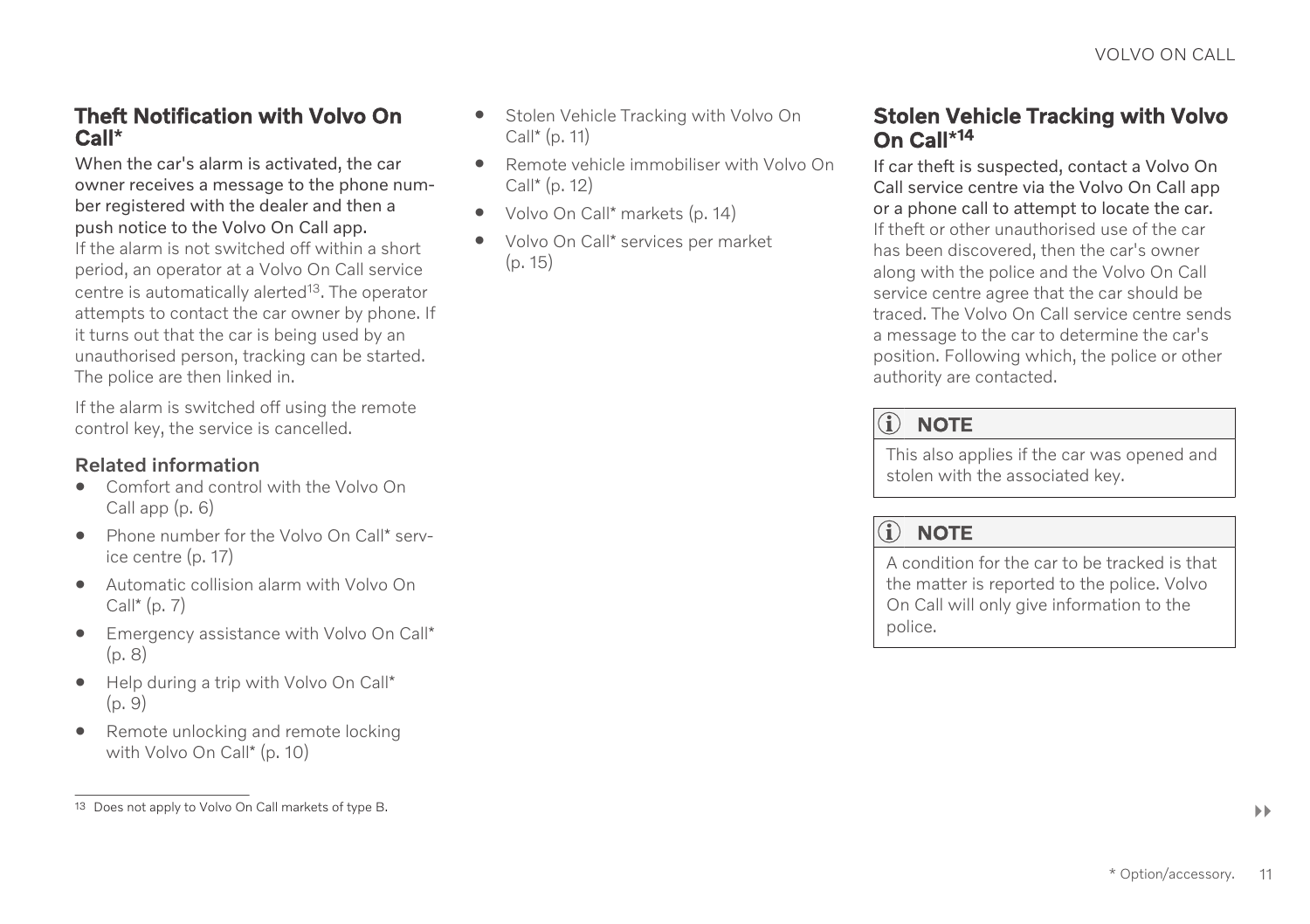#### <span id="page-13-0"></span> $\blacktriangleleft$ Related information

- [Phone number for the Volvo On Call](#page-18-0)\* serv[ice centre \(p. 17\)](#page-18-0)
- [Automatic collision alarm with Volvo On](#page-8-0)  $Call^*(p, 7)$
- [Emergency assistance with Volvo On Call](#page-9-0)\* [\(p. 8\)](#page-9-0)
- [Help during a trip with Volvo On Call](#page-10-0)\*  $(p, 9)$
- [Remote unlocking and remote locking](#page-11-0) [with Volvo On Call](#page-11-0)\* (p. 10)
- [Theft Notification with Volvo On Call](#page-12-0)\* [\(p. 11\)](#page-12-0)
- Remote vehicle immobiliser with Volvo On Call\* (p. 12)
- Volvo On Call\* [markets \(p. 14\)](#page-15-0)
- Volvo On Call\* [services per market](#page-16-0)  $(p. 15)$
- Volvo On Call\* [abroad \(p. 16\)](#page-17-0)

### Remote vehicle immobiliser<sup>15</sup> with Volvo On Call**\***

In the event of car theft an immobiliser can be activated remotely<sup>16</sup>.

If the car has been stolen then the owner can contact a Volvo On Call service centre (via phone or the Volvo On Call app) or the authorities.

#### $\mathbf{\widehat{1}}$ **[NOTE](https://voice.cbg.com:443/cmsweb/workspace/item/metadata/details.do?io=44e1f68d8795c57dc0a80151185e910a&version=1&language=en&variant=GB)**

This also applies if the car was opened and stolen with the associated key.

After having been in contact with the authorities, the Volvo On Call service centre deactivates the remote control keys in order to prevent the car from being started. A deactivated car can only be restarted by contacting the Volvo On Call Service Centre and when the required verification with PIN code has been approved. Following which, the Volvo On Call service centre performs activation of the car.

- [Phone number for the Volvo On Call](#page-18-0)\* serv[ice centre \(p. 17\)](#page-18-0)
- [Automatic collision alarm with Volvo On](#page-8-0) Call $*(p. 7)$
- [Emergency assistance with Volvo On Call](#page-9-0)\* [\(p. 8\)](#page-9-0)
- [Help during a trip with Volvo On Call](#page-10-0)\*  $(p, 9)$
- [Remote unlocking and remote locking](#page-11-0) [with Volvo On Call](#page-11-0)\* (p. 10)
- [Theft Notification with Volvo On Call](#page-12-0)\* [\(p. 11\)](#page-12-0)
- [Stolen Vehicle Tracking with Volvo On](#page-12-0) Call\* [\(p. 11\)](#page-12-0)
- Volvo On Call\* [markets \(p. 14\)](#page-15-0)
- Volvo On Call\* [services per market](#page-16-0) [\(p. 15\)](#page-16-0)

<sup>14</sup> Does not apply to Volvo On Call markets of type B.

<sup>15</sup> Applies to certain Volvo On Call markets of type A.

<sup>16</sup> Only where legislation permits and in cooperation with the proper authorities.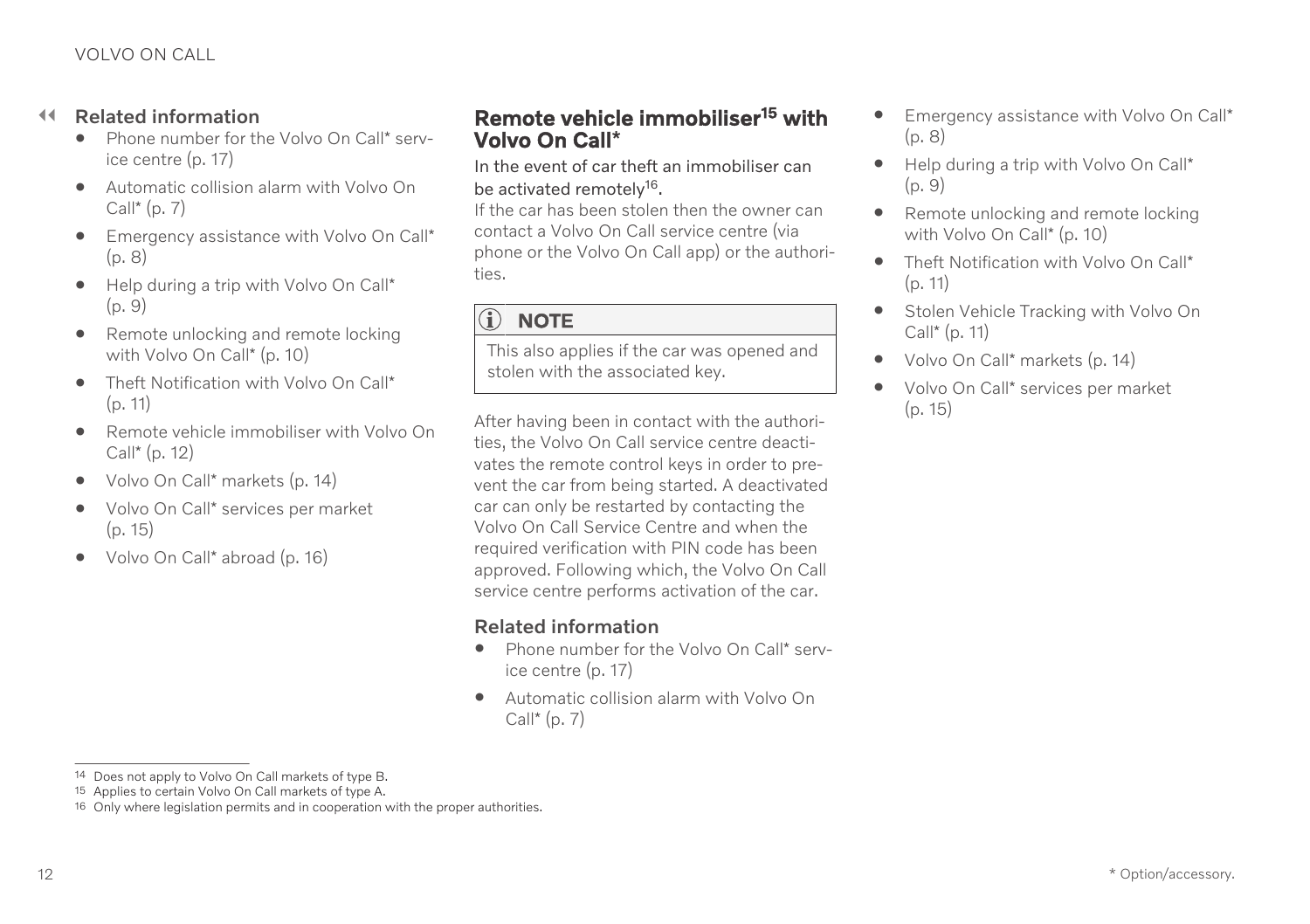### <span id="page-14-0"></span>Customer service via Volvo On Call**\*** 17

Press the ON CALL button for answers to general customer questions.

For questions on using the car, the ON CALL button can be used to make contact with a Volvo On Call service centre. An operator is available to answer 24 hours a day.

Other ways of contacting the Volvo On Call service centre are to use the Volvo On Call app or phoning.

#### Related information

- [Automatic collision alarm with Volvo On](#page-8-0)  $Call^*(p, 7)$
- [Emergency assistance with Volvo On Call](#page-9-0)\* [\(p. 8\)](#page-9-0)
- [Help during a trip with Volvo On Call](#page-10-0)\*  $(p, 9)$
- [Remote unlocking and remote locking](#page-11-0) [with Volvo On Call](#page-11-0)\* (p. 10)
- [Theft Notification with Volvo On Call](#page-12-0)\* [\(p. 11\)](#page-12-0)
- [Stolen Vehicle Tracking with Volvo On](#page-12-0) Call\* [\(p. 11\)](#page-12-0)
- [Remote vehicle immobiliser with Volvo On](#page-13-0) Call\* [\(p. 12\)](#page-13-0)
- Volvo On Call\* [markets \(p. 14\)](#page-15-0)
- Volvo On Call\* [services per market](#page-16-0) [\(p. 15\)](#page-16-0)
- [Phone number for the Volvo On Call](#page-18-0)\* serv[ice centre \(p. 17\)](#page-18-0)

#### Send destinations to the car's navigation system via a Volvo On Call**\*** service centre

Contact a Volvo On Call service centre to have destinations sent directly to the car's navigation system<sup>18</sup>.

Press the **ON CALL** button in the car's roof for help with finding e.g. a restaurant, a hotel, a workshop, a tourist attraction or another destination. An operator sends the destination to the car, and the destination can be added as an intermediate destination or destination in the centre display.

It is possible to ask the operator at the Volvo On Call service centre for several destinations during the same call. However, they will be sent to the car one at a time.

- [Automatic collision alarm with Volvo On](#page-8-0)  $Call^*(p, 7)$
- [Emergency assistance with Volvo On Call](#page-9-0)\* [\(p. 8\)](#page-9-0)
- [Help during a trip with Volvo On Call](#page-10-0)\* [\(p. 9\)](#page-10-0)
- [Remote unlocking and remote locking](#page-11-0) [with Volvo On Call](#page-11-0)\* (p. 10)
- [Theft Notification with Volvo On Call](#page-12-0)\* [\(p. 11\)](#page-12-0)

<sup>17</sup> Does not apply to certain Volvo On Call markets of type B.

<sup>18</sup> Applies to certain markets and cars with Sensus Navigation\*.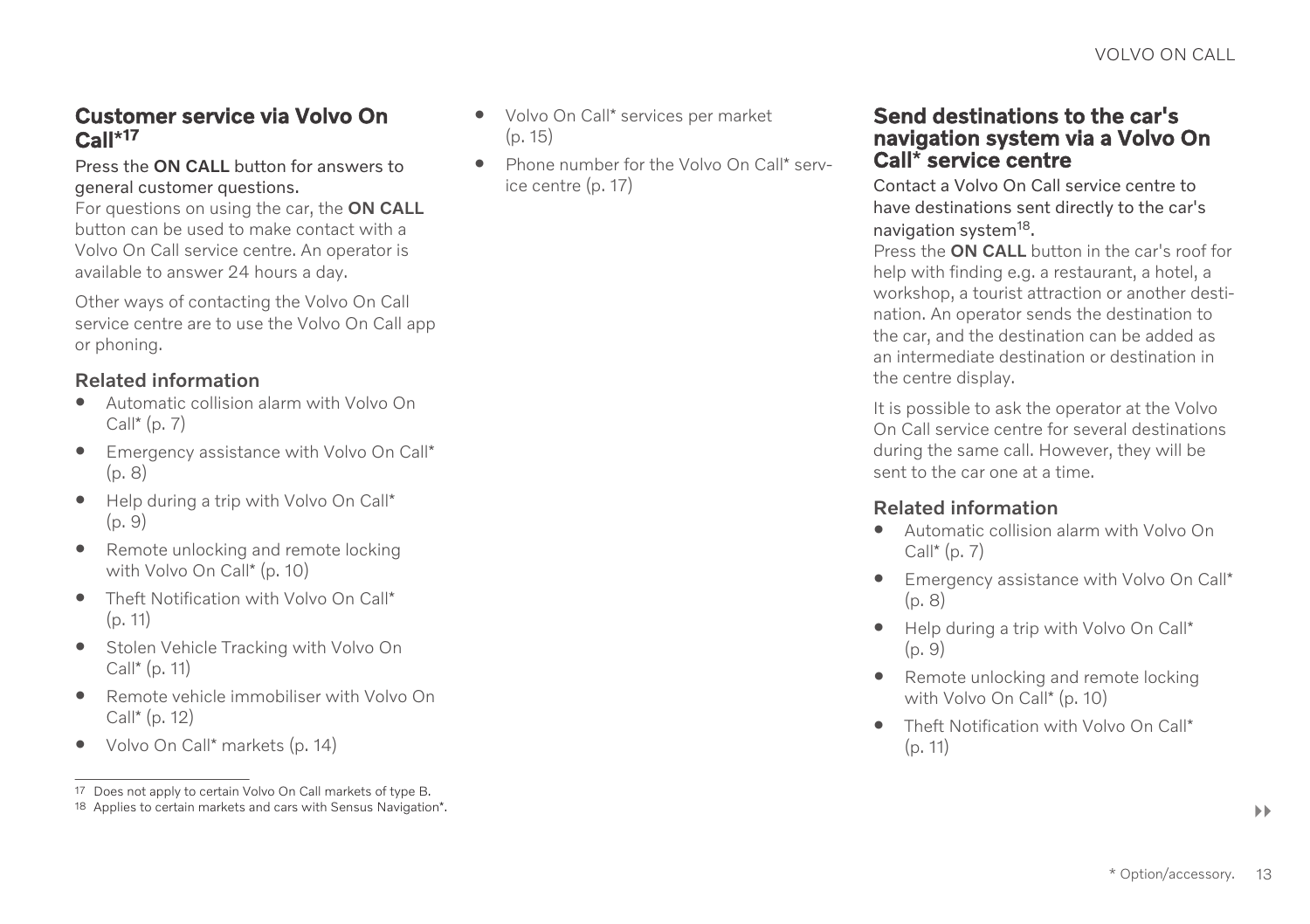- <span id="page-15-0"></span>• [Stolen Vehicle Tracking with Volvo On](#page-12-0) Call\* [\(p. 11\)](#page-12-0)
- [Remote vehicle immobiliser with Volvo On](#page-13-0) Call\* [\(p. 12\)](#page-13-0)
- [Customer service via Volvo On Call](#page-14-0)\* (p. 13)
- Volvo On Call\* markets (p. 14)
- Volvo On Call\* [services per market](#page-16-0) [\(p. 15\)](#page-16-0)
- [Phone number for the Volvo On Call](#page-18-0)\* serv[ice centre \(p. 17\)](#page-18-0)

## Volvo On Call**\*** markets

The market types which have Volvo On Call are listed below. Not all services are available due to market type. The services that are available per market are described separately and are shown in the description of each service.

| <b>Market</b>      | <b>Market type</b> |          |
|--------------------|--------------------|----------|
|                    | A                  | в        |
| Albania            |                    | X        |
| Australia          | X                  |          |
| Belgium            | X                  |          |
| Bosnia-Herzegovina |                    | X        |
| <b>Brazil</b>      | X                  |          |
| Bulgaria           |                    | X        |
| Cyprus             |                    | $\times$ |
| Denmark            | X                  |          |
| Estonia            |                    | X        |
| Finland            | X                  |          |
| France             | X                  |          |
| Greece             |                    | X        |
| Ireland            | X                  |          |
| Iceland            |                    | X        |

| <b>Market</b> | <b>Market type</b> |          |
|---------------|--------------------|----------|
|               | $\Delta$           | B        |
| Italy         | $\times$           |          |
| Canada        | X                  |          |
| Kazakhstan    | X                  |          |
| China         | $\times$           |          |
| Kosovo        |                    | X        |
| Croatia       |                    | X        |
| Latvia        |                    | $\times$ |
| Lithuania     |                    | X        |
| Luxembourg    | X                  |          |
| Macedonia     |                    | X        |
| Malta         |                    | $\times$ |
| Moldova       |                    | X        |
| Montenegro    |                    | $\times$ |
| Netherlands   | $\times$           |          |
| Norway        | $\times$           |          |
| New Zealand   | $\times$           |          |
| Poland        | $\times$           |          |
| Portugal      | X                  |          |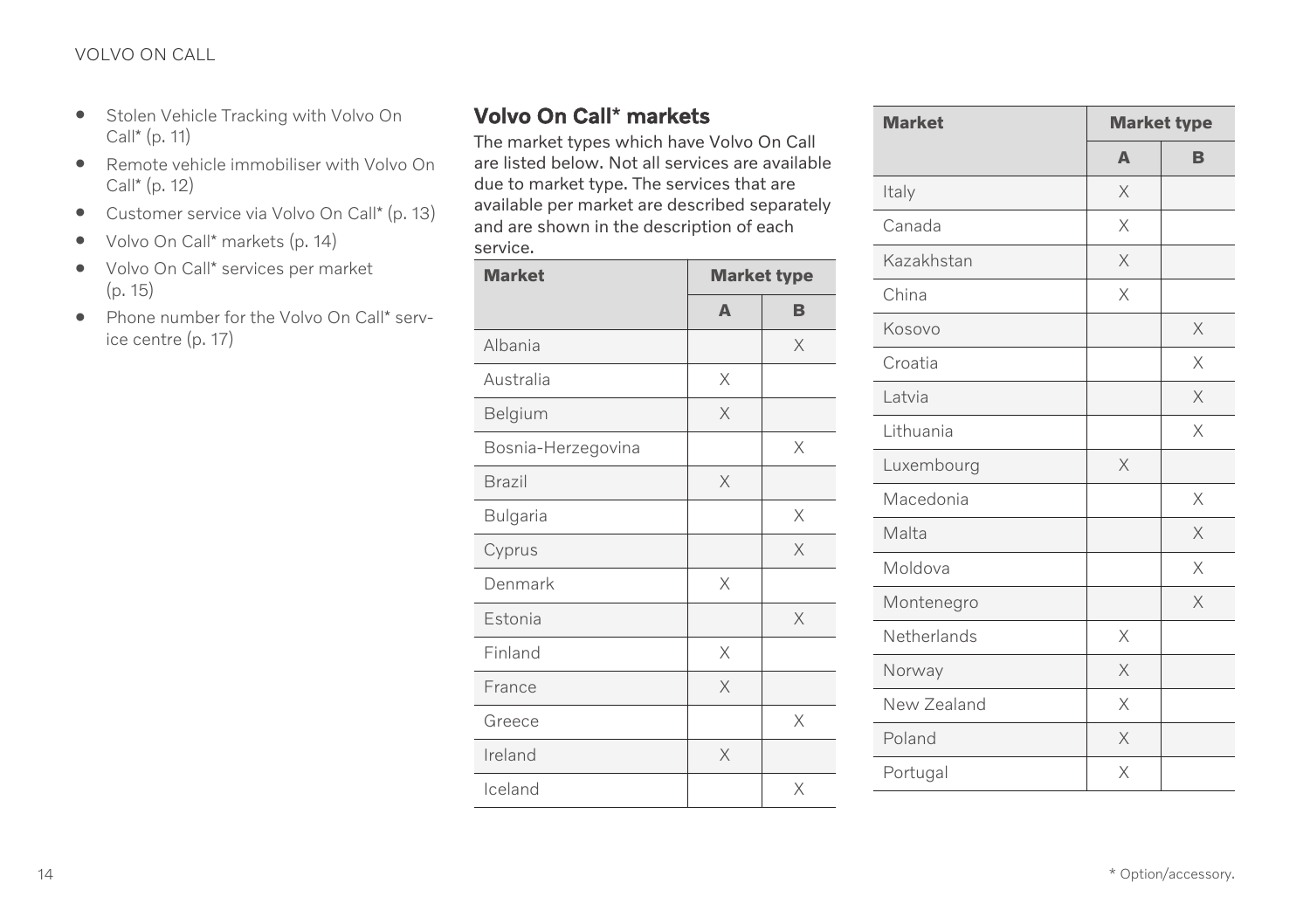<span id="page-16-0"></span>

| <b>Market</b><br><b>Market type</b> |              |          |
|-------------------------------------|--------------|----------|
|                                     | $\mathbb{A}$ | в        |
| Puerto Rico                         | X            |          |
| Romania                             |              | X        |
| Russia                              | χA           |          |
| Czech Republic                      |              | $\times$ |
| Germany                             | X            |          |
| Switzerland                         | X            |          |
| Serbia                              |              | X        |
| Slovakia                            |              | X        |
| Slovenia                            |              | X        |
| Spain                               | X            |          |
| UK                                  | X            |          |
| Sweden                              | X            |          |
| South Africa                        | X            |          |
| Turkey                              |              | X        |
| <b>Belarus</b>                      | X            |          |
| Ukraine                             |              | χA       |
| Hungary                             |              | X        |

| <b>Market</b> | <b>Market type</b> |   |
|---------------|--------------------|---|
|               |                    | R |
| <b>USA</b>    |                    |   |
| Austria       |                    |   |

A Volvo On Call is not available in the Crimea.

#### Latest information

Volvo On Call is becoming available in an increasing number of locations. See [support.volvocars.com](http://support.volvocars.com) or contact a Volvo dealer for the latest information about where Volvo On Call is available.

#### Related information

- [Volvo On Call](#page-5-0)\* (p. 4)
- Volvo On Call\* services per market (p. 15)

## Volvo On Call**\*** services per market

The market types in which Volvo On Call services are available are presented below.

| <b>Services</b><br><b>Market</b><br>type                                |          |    |  |
|-------------------------------------------------------------------------|----------|----|--|
|                                                                         | $\Delta$ | B  |  |
| Volvo On Call app                                                       | X        | X  |  |
| Automatic Crash Notifica-<br>tion                                       | X        | X  |  |
| <b>SOS Emergency Service</b>                                            | X        | X  |  |
| Roadside Assistance                                                     | X        | X  |  |
| Remote Door Unlock via a<br>service centre                              | X        |    |  |
| Theft notification via service<br>centre                                | X        |    |  |
| Stolen Vehicle Tracking                                                 | X        |    |  |
| Remote Vehicle Immobilisa-<br>tion                                      | χA       |    |  |
| Customer service                                                        | X        | χB |  |
| Send destinations to the<br>navigation system via a serv-<br>ice centre | χA       |    |  |

A Only certain Volvo On Call markets of type A B Only certain Volvo On Call markets of type B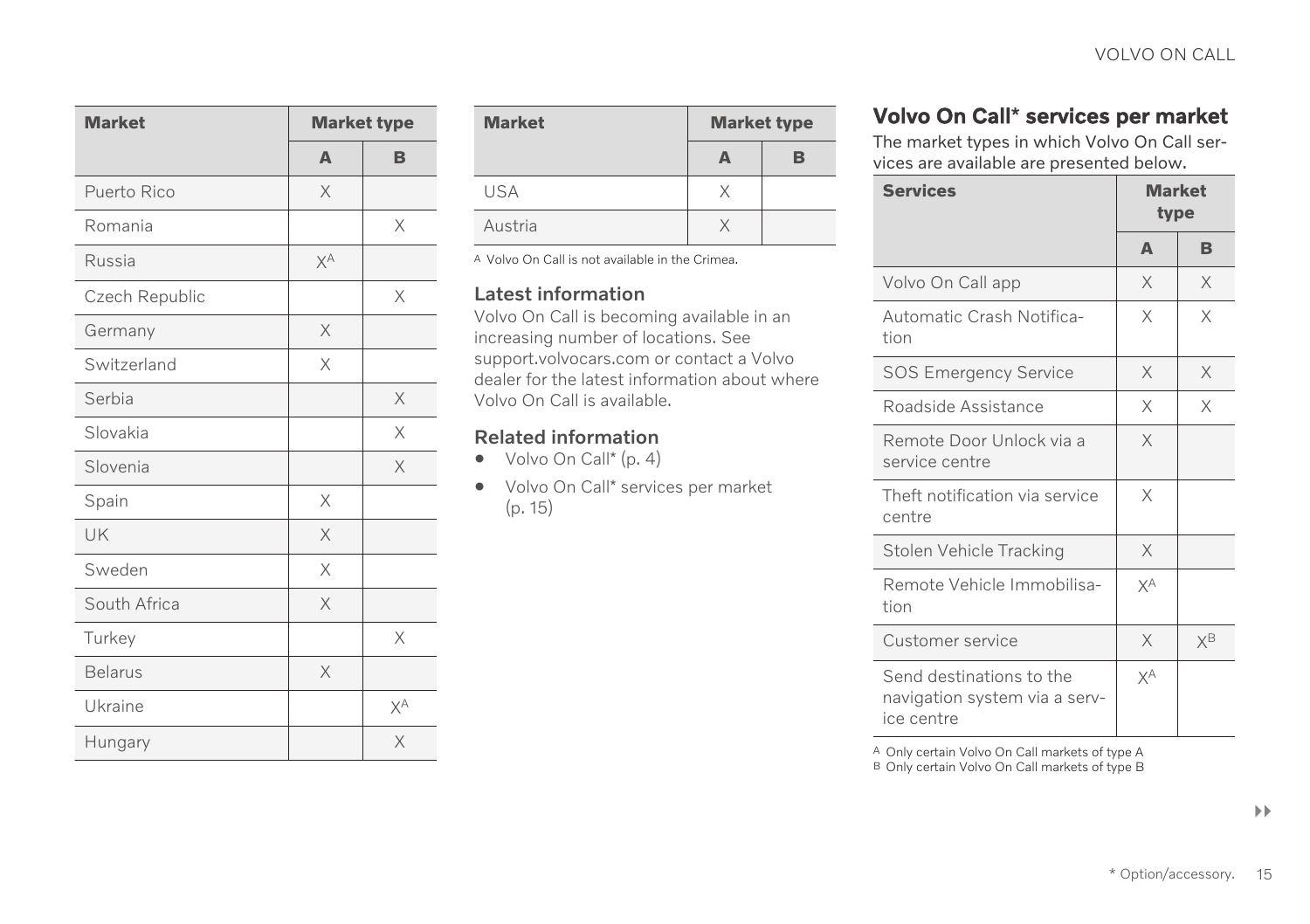#### <span id="page-17-0"></span> $\blacktriangleleft$ More information on the Volvo Cars support page

Visit [support.volvocars.com](http://support.volvocars.com) for more information on Volvo On Call services and app functions.

#### Related information

- $\bullet$  [Volvo On Call](#page-5-0)<sup>\*</sup> (p. 4)
- Volvo On Call\* [markets \(p. 14\)](#page-15-0)

### Volvo On Call**\*** idle mode and availability

The Volvo On Call system's functions are available a certain time after the remote control key has been removed.

Once the remote control key has been removed from the car, the functions are available continuously for 5 days and then once per hour for the next 17 days. After these 22 days the system will be deactivated until the car is started<sup>19</sup>.

## WARNING

The system's services only work in areas where Volvo On Call partners have mobile coverage and on markets where Volvo On Call is available.

Just as with mobile phones, atmospheric disturbances or sparse transmitter coverage may lead to connection being impossible, e.g. in sparsely populated areas.

#### Related information

- $\bullet$  [Volvo On Call](#page-5-0)\* (p. 4)
- [Standby battery for Volvo On Call](#page-23-0)\* [\(p. 22\)](#page-23-0)
- Volvo On Call\* [markets \(p. 14\)](#page-15-0)
- Volvo On Call\* [services per market \(p. 15\)](#page-16-0)
- Volvo On Call\* abroad (p. 16)

## Volvo On Call**\*** abroad

Volvo On Call services may vary when driving between countries.

When you press the **SOS** button you are always connected to the Volvo On Call service centre in the market where the car is located. If there is no Volvo On Call service centre, the closest emergency call centre is contacted.

When you press the ON CALL button you are always connected to your home country's Volvo On Call service centre.

However, in countries without roaming agreement, there are no Volvo On Call services available.

For more information, contact a Volvo dealer.

- [Volvo On Call](#page-5-0)\* (p. 4)
- Volvo On Call\* [markets \(p. 14\)](#page-15-0)

<sup>19</sup> Availability of the functions may vary.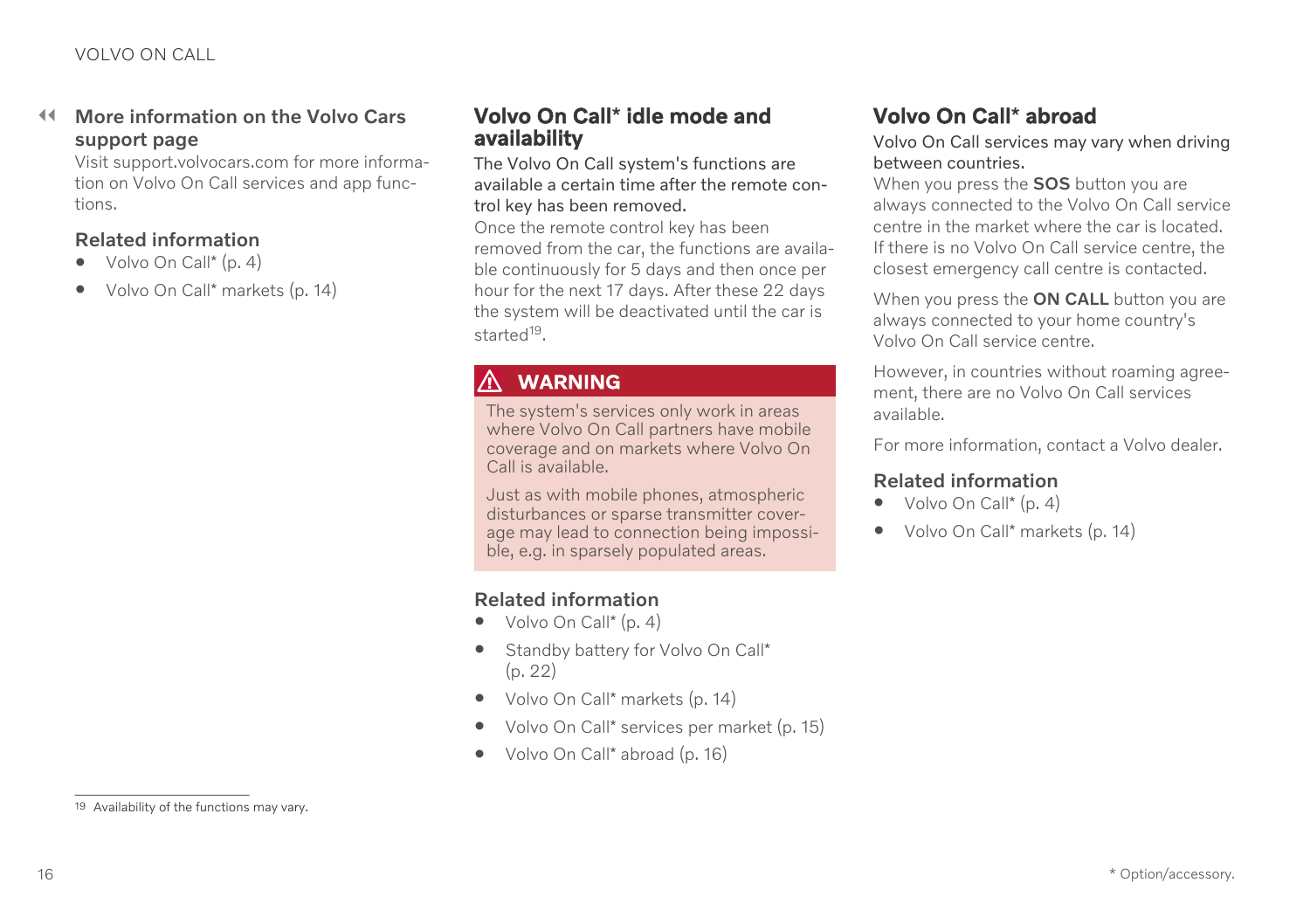#### <span id="page-18-0"></span>Phone number for the Volvo On Call**\*** service centre

| <b>Country</b>     | <b>Dialling in home country</b> | <b>Dialling abroad</b> |
|--------------------|---------------------------------|------------------------|
| Albania            | +385 162 698 40                 | +385 162 698 40        |
| Australia          | 1800 186 586                    | Not applicable         |
| Belgium            | 02 773 62 22                    | +32 2 773 62 22        |
| Bosnia-Herzegovina | +385 162 698 40                 | +385 162 698 40        |
| Brazil             | 0800 70 775 90                  | Not applicable         |
| Bulgaria           | +359 291 146                    | +359 291 146           |
| Cyprus             | +357 777 724 33                 | +357 777 724 33        |
| Denmark            | 070 21 50 53                    | +45 702 150 53         |
| Estonia            | 80 07 777                       | +372 602 23 65         |
| Finland            | 09 374 77 310                   | +358 9 374 77 310      |
| France             | 0810 800 454                    | +33 1 49 93 72 79      |
| Greece             | +30 210 9988 199                | +30 210 9988 199       |
| Ireland            | 01 637 36 50                    | +353 1 637 36 50       |
| Iceland            | +354 515 70 00                  | +354 515 70 00         |
| Italy              | 02 266 29 271                   | +39 02 266 29 271      |
| Canada             | 855 399 4691                    | +18553994691           |
| Kazakhstan         | +7 495 212 24 68                | +7 495 212 24 68       |

 $\rightarrow$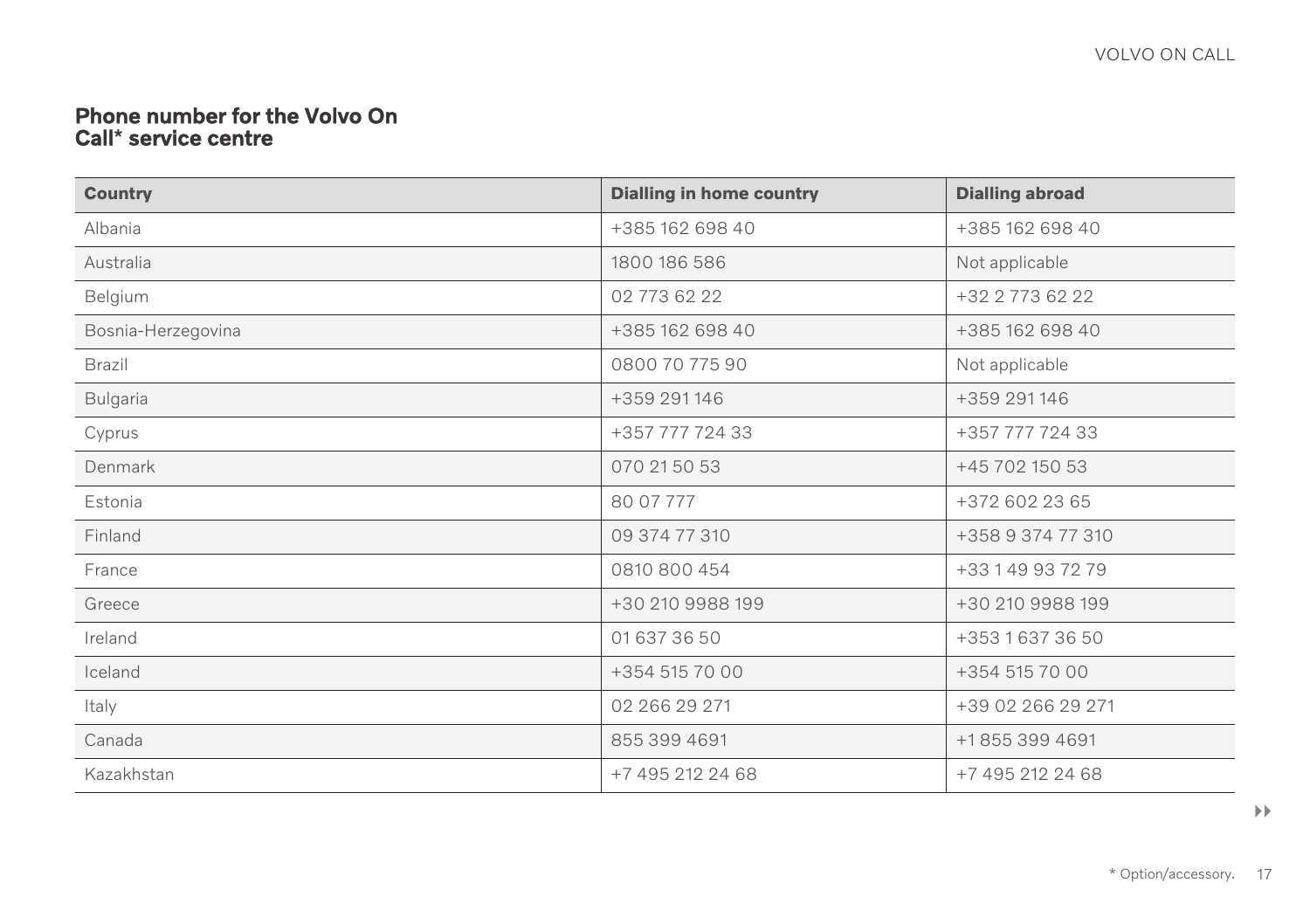| <b>Country</b>                          | <b>Dialling in home country</b> | <b>Dialling abroad</b>       |
|-----------------------------------------|---------------------------------|------------------------------|
| China                                   | 400 606 1635 <sup>A</sup>       | +86 40 606 1635 <sup>A</sup> |
| Kosovo                                  | +385 162 698 40                 | +385 162 698 40              |
| Croatia                                 | +385 162 698 40                 | +385 162 698 40              |
| Latvia                                  | 800 070 77                      | +371 661 008 21              |
| Lithuania                               | 8 800 100 18                    | +370 521 650 10              |
| Luxembourg (customer centre in Belgium) | +32 2 773 62 22                 | +32 2 773 62 22              |
| Macedonia                               | +385 162 698 40                 | +385 162 698 40              |
| Malta                                   | +356 255 925 64                 | +356 255 925 64              |
| Moldova                                 | +373 225 789 13                 | +373 225 789 13              |
| Montenegro                              | +385 162 698 40                 | +385 162 698 40              |
| Netherlands                             | 020 851 22 78                   | +31 20 851 22 78             |
| Norway                                  | 800 30 060                      | +47 22 32 39 50              |
| New Zealand                             | 09 975 1948                     | +64 9 975 1948               |
| Poland                                  | +48 22 537 43 43                | +48 22 537 43 43             |
| Portugal                                | 800 206 670                     | +351 219 429 107             |
| Puerto Rico                             | 855 399 4691                    | +18553994691                 |
| Romania                                 | 313 200 200                     | +36 145 844 47               |
| Russia                                  | +7 495 212 24 68                | +7 495 212 24 68             |
| Switzerland                             | 044 283 35 70                   | +41 44 283 35 70             |
|                                         |                                 |                              |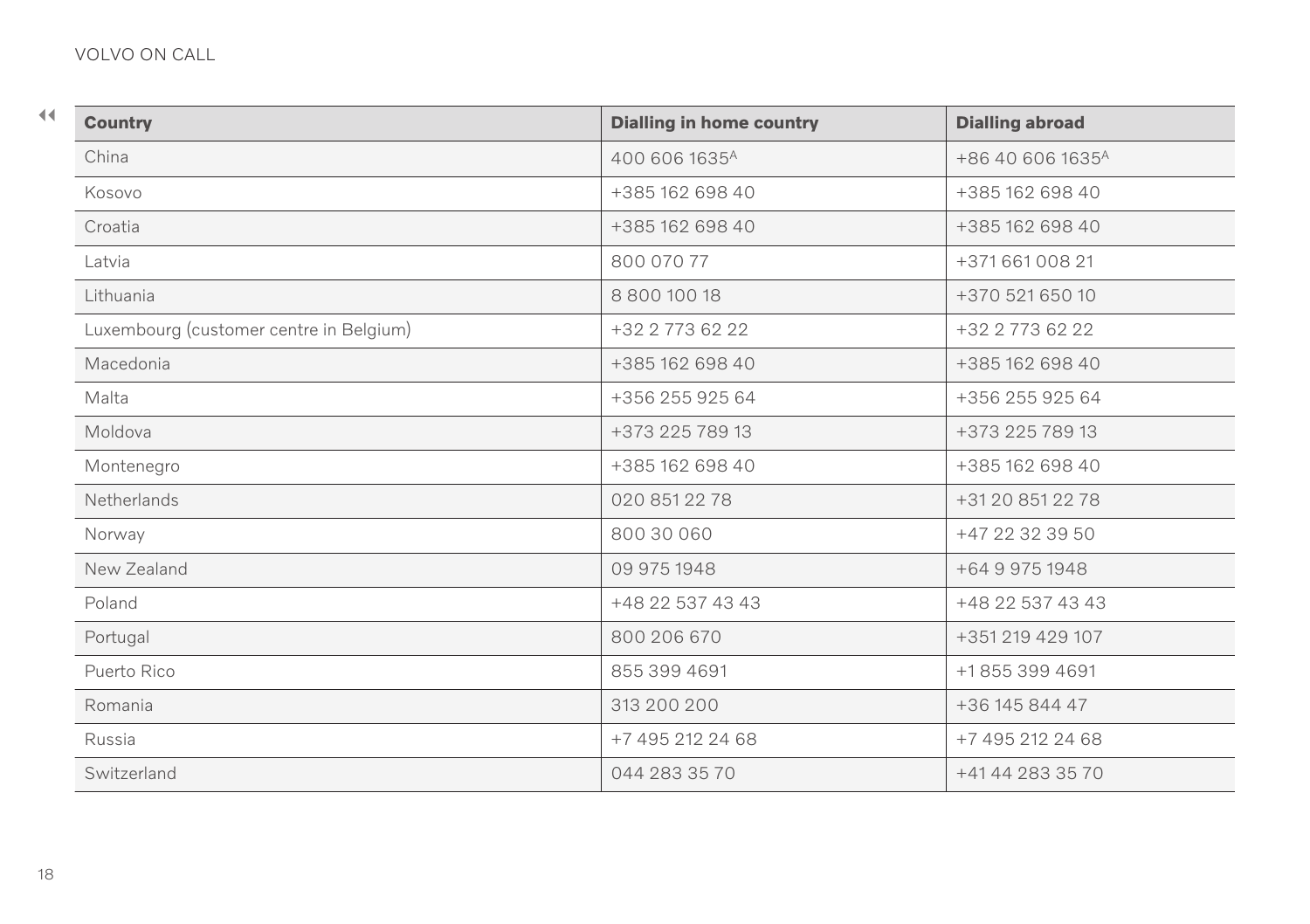| <b>Country</b> | <b>Dialling in home country</b> | <b>Dialling abroad</b> |
|----------------|---------------------------------|------------------------|
| Serbia         | +385 162 698 40                 | +385 162 698 40        |
| Slovakia       | +421 258 252 186                | +421 258 252 186       |
| Slovenia       | +385 162 698 40                 | +385 162 698 40        |
| Spain          | 0913255509                      | +34 91 325 55 09       |
| <b>UK</b>      | 0800 587 9848                   | +44 20 860 39 848      |
| Sweden         | 020 55 55 66                    | +46 31 518 335         |
| South Africa   | 0800 698 6586                   | Not applicable         |
| Czech Republic | +420 800 050 296                | +420 296 787 297       |
| Turkey         | 444 4 858                       | +90 212 356 13 17      |
| Germany        | 089 208 018 747                 | +49 89 208 018 747     |
| <b>Belarus</b> | +7 495 212 24 68                | +7 495 212 24 68       |
| Ukraine        | 0800 303 555                    | +380 444 950 078       |
| Hungary        | 06 80 200 269                   | +36 1 345 17 75        |
| <b>USA</b>     | 855 399 4691                    | +18553994691           |
| Austria        | +43 1 525 03 6244               | +43 1 525 03 6244      |

A The phone number does not apply to the Information and concierge service or roadside assistance.

- [Volvo On Call](#page-5-0)\* (p. 4)
- Volvo On Call\* [idle mode and availability](#page-17-0) [\(p. 16\)](#page-17-0)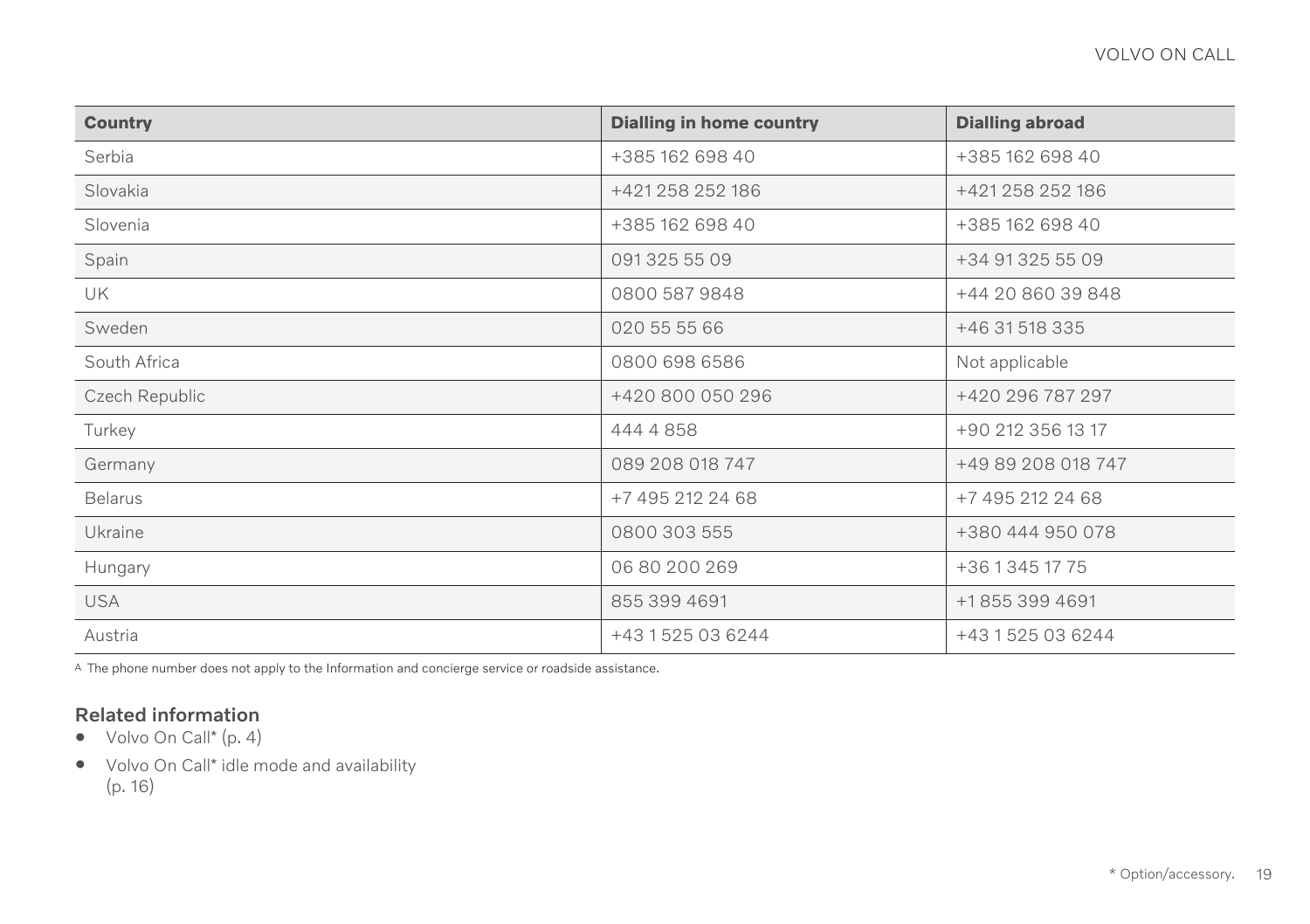#### <span id="page-21-0"></span>Prioritising between Volvo On Call**\*** service centre and emergency call centre<sup>20</sup>

#### Choose whether the car should phone the Volvo On Call service centre or the emergency call centre in an emergency.

In cars with Volvo On Call<sup>21</sup>, it is possible to set whether the car should contact a Volvo On Call service centre or the public emergency call centre when the automatic collision alarm is triggered or when the **SOS** button is pressed.

The car's factory setting is to primarily contact a Volvo On Call service centre.

To change this:

- 1. Press Settings in the top view in the centre display.
- 2. Press Communication  $\rightarrow$  Volvo On Call.
- 3. Select Prioritise public call center over Volvo call center if you want to contact the public emergency call centre directly.

## **i** [NOTE](https://voice.cbg.com:443/cmsweb/workspace/item/metadata/details.do?io=1c89dbe3248ecfbfc0a80151759d6ede&version=1&language=en&variant=GB)

When contact with a Volvo On Call service centre is given priority, more information is transmitted from the car and more extensive help can be given than if the public emergency call centre is the primary contact. If contact with the service centre cannot be established, the car contacts the public emergency call centre instead.

If, on the other hand, the public emergency call centre is given priority and it is not possible to establish contact, no attempt is made to reach the Volvo On Call service centre instead.

#### Related information

- [Automatic collision alarm with Volvo On](#page-8-0) Call\* [\(p. 7\)](#page-8-0)
- [Emergency assistance with Volvo On Call](#page-9-0)\* [\(p. 8\)](#page-9-0)

## PIN code for Volvo On Call**\***

For security reasons, a PIN code is used to identify that a person is authorised to perform Volvo On Call services in a certain car. The four-digit PIN code is generated automatically by a Volvo On Call service centre or an authorised Volvo dealer. The code is sent to the car owner to identify people who are authorised to perform certain Volvo On Call services.

#### Using a Volvo On Call PIN code

The Volvo On Call PIN code is required for the following services, for security reasons:

- Creating a link between the Volvo On Call app and your Volvo
- Remote unlocking of your car via a Volvo On Call service centre<sup>22</sup>
- When you start tracking a stolen car via a Volvo On Call service centre<sup>22</sup>
- When you create new app users for your car
- When you cancel your Volvo On Call subscription via the app, e.g. when the car changes owners

<sup>20</sup> Only applies to S60, S60 Twin Engine, V60, V60 Twin Engine and V60 Cross Country

<sup>21</sup> Applies to Volvo On Call markets of type A.

<sup>22</sup> Does not apply to Volvo On Call markets of type B.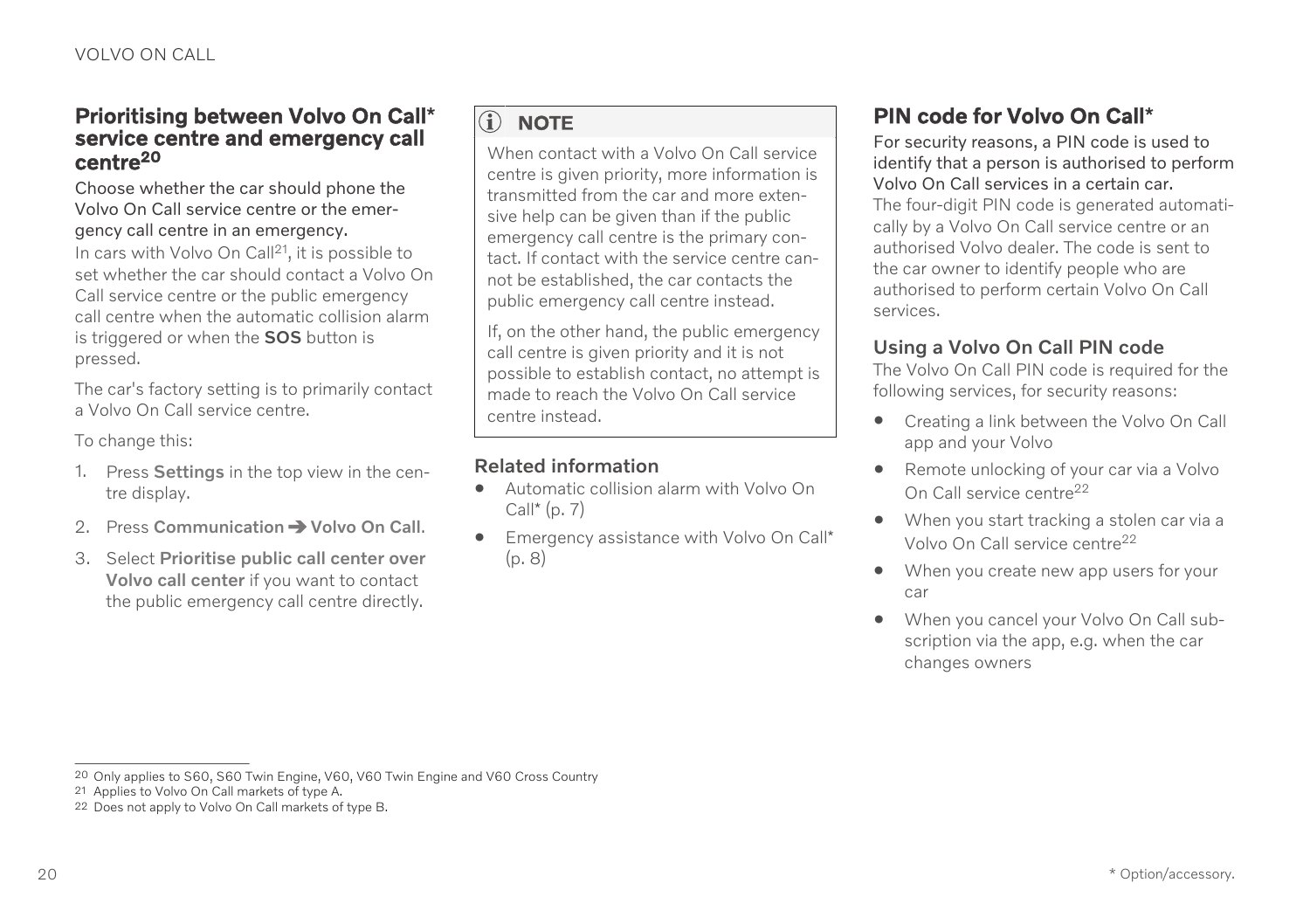#### <span id="page-22-0"></span>Forgotten or change of PIN code

If the PIN code has been forgotten or needs to be changed (e.g. when buying a used car with Volvo On Call), contact

- a dealer or
- Volvo On Call service centre<sup>22</sup> via the ON CALL button, the Volvo On Call app or a normal phone call.

The new code is sent to the car owner.

#### Incorrect PIN code has been entered for the app repeatedly

If an incorrect PIN code has been entered ten times in a row, the account will be locked. A new PIN code must be selected in order to be able to use the app again and a new app account created by following the same process as when the previous app account was created.

#### Difference between a Volvo ID password and a Volvo On Call PIN code

The password for Volvo ID is required to log in to the Volvo On Call app. The PIN code for Volvo On Call is the four-digit code used for the services referred to above. The PIN code shows that the user is authorised.

#### Related information

- [Volvo On Call](#page-5-0)\* (p. 4)
- [Getting started with Volvo On Call](#page-6-0)\* (p. 5)
- [Remote unlocking and remote locking](#page-11-0) [with Volvo On Call](#page-11-0)\* (p. 10)
- [Comfort and control with the Volvo On](#page-7-0) [Call app \(p. 6\)](#page-7-0)
- Buying or selling a car with Volvo On Call\* (p. 21)

### Buying or selling a car with Volvo On Call**\***

After changing owner, it is essential to cancel the Volvo On Call service.

#### Closing the Volvo On Call service

Contact a Volvo dealer in the event of change of ownership in order to close the service. The dealer cancels the subscription and deletes the service history. The service can also be closed using the Volvo On Call app.

In the event of change of ownership it is important to reset personal settings and user data in the car to the original factory settings. This is performed via the settings menu in the centre display.

The owner should not change or delete their Volvo ID when the car is sold. Volvo ID is personal. On the other hand, the car ownership and the link between the Volvo On Call app and the car must be terminated.

#### Change of owner when changing country

When a car is purchased and imported to a different country, the owner should take care to visit a dealer in the country in which the car is purchased. They should then delete all customer data in their systems. In the country to which the car is imported, the owner should

<sup>22</sup> Does not apply to Volvo On Call markets of type B.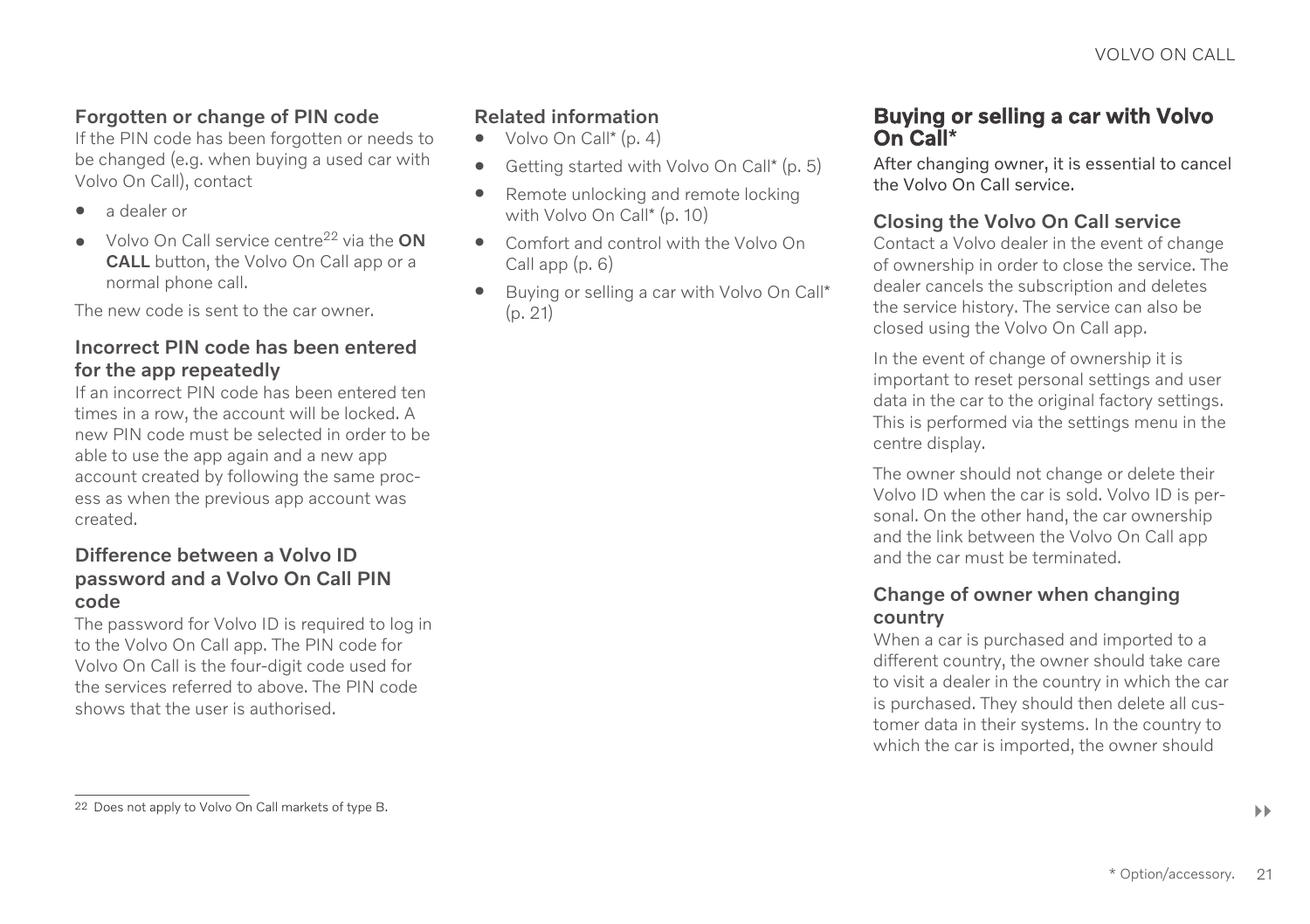<span id="page-23-0"></span> $\triangleleft$  contact a dealer for help with starting the Volvo On Call service.

### Starting the Volvo On Call service

Buying a used car with Volvo On Call:

The new owner contacts their Volvo dealer, who transfers the time remaining on the subscription to the new owner. The dealer deletes the previous owner's information unless this has already been done. It is important that the contact details are updated for Volvo On Call to work and that the previous owner does not have access to Volvo On Call services in the car.

The Volvo dealer notifies the new owner of the status of the car's Volvo On Call subscription. The new owner receives a personal, four-digit PIN code that is required for identification as the owner (or other authorised person) and to be allowed to access certain services. If the owner does not already have a Volvo ID, this needs to be created so that the Volvo On Call app can then be connected to the car.

#### Related information

- [Comfort and control with the Volvo On](#page-7-0) [Call app \(p. 6\)](#page-7-0)
- [PIN code for Volvo On Call](#page-21-0)\* (p. 20)
- [Phone number for the Volvo On Call](#page-18-0)\* serv[ice centre \(p. 17\)](#page-18-0)

## Standby battery for Volvo On Call**\***

If the main battery is de-energised then the standby battery for Volvo On Call is used as backup battery so that the system can still be used.

The standby battery has a limited service life. When the battery needs service or replacement, a message, Volvo On Call Service required, is shown in the driver display.

If the message remains, contact an authorised Volvo workshop.

#### Related information

 $\bullet$  [Volvo On Call](#page-5-0)\* (p. 4)

### Personal information and Volvo On Call**\***

Personal data that are processed in connection with the Volvo On Call service.

Volvo Car Corporation is responsible for the personal data processed in connection with the service. All processing is performed in accordance with good practice and current legislation with regard to the processing of personal data.

#### Purpose of the data processing

Personal data is used by Volvo Cars with cooperating partners, both within and outside the EU/EEA, in order to provide and develop the service.

#### What personal data are processed?

The personal information that is processed with regard to Volvo On Call comprises mainly of the following three categories.

- Personal data that the customer provides in connection with activation of the Volvo On Call and in other contacts with Volvo Cars such as name, address, phone number, type of service and its duration.
- Information is sent automatically from the vehicle when a certain event covered by Volvo On Call occurs. This type of message contains vehicle ID (VIN), the time when the service is used, type of service, whether the airbags have been deployed, whether the seatbelt tensioners have been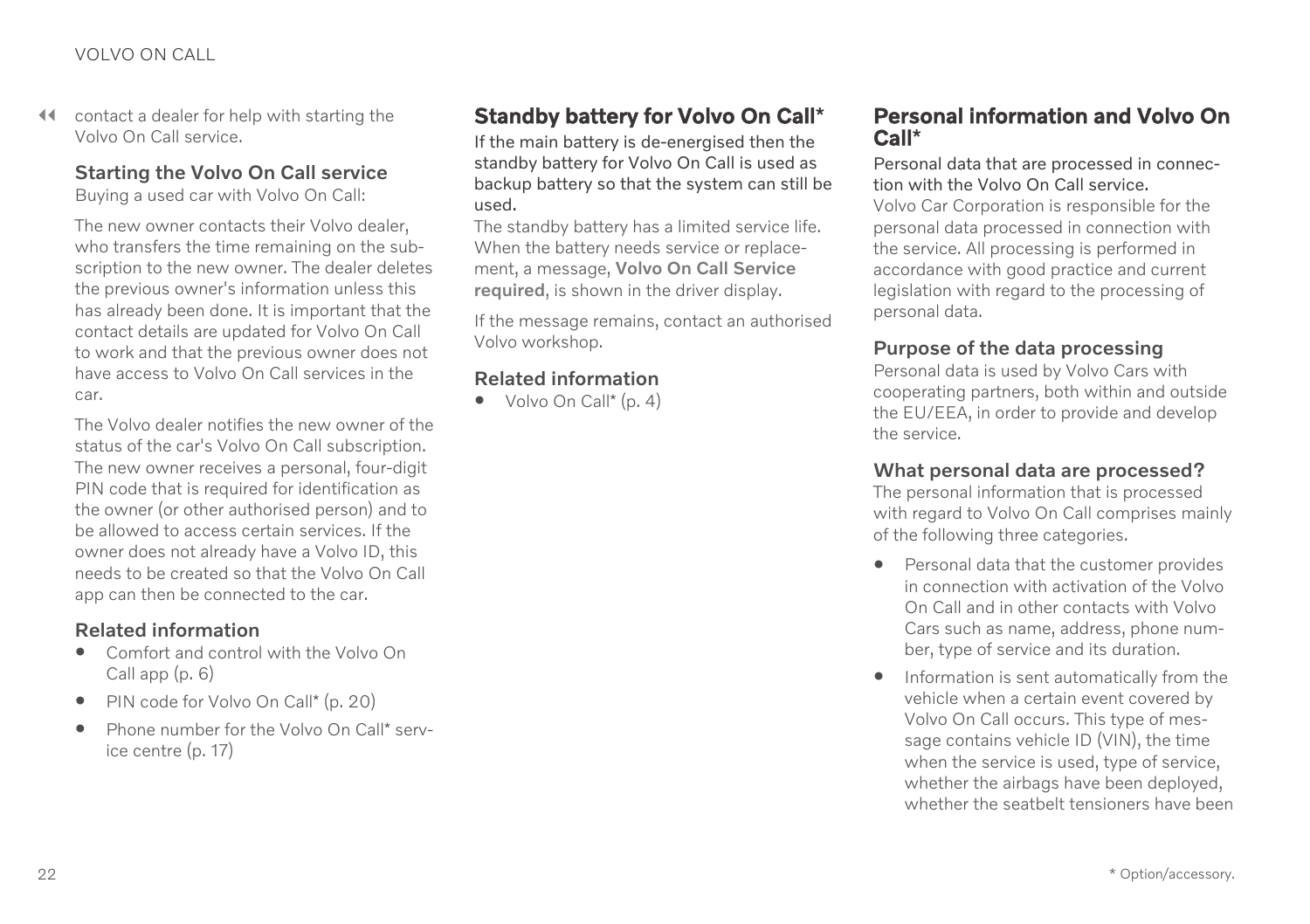deployed, current amount of fuel, current temperature inside and outside the vehicle, whether doors and windows are locked or opened as well as the vehicle's last six locations.

• Other information that can be linked to the customer includes phone calls with people in the vehicle, the service centre that supplied the service and records created by the service centre operator.

#### Who may have access to the personal data?

Volvo uses subcontractors in order to provide the service. These subcontractors work on behalf of Volvo Cars and may only process personal data to the extent required in order to provide the service. All subcontractors are bound by agreements requiring them to observe confidentiality and to treat personal data in accordance with current legislation.

#### Screening procedures

The personal data required to supply the Volvo On Call service is stored during the agreement period and thereafter for as long as required in order for Volvo Cars to fulfil its obligations in accordance with the law and other statutes. Data generated during events covered by Volvo On Call is deleted 100 days after the event occurred.

#### Correction and extracts from the register

Private individuals are entitled to request that inaccurate information be corrected and to obtain extracts from the register that show what personal data are being processed. To correct personal data, please contact Volvo's customer service. A request for an extract from the register must be made in writing and be signed by the applicant, and include information on name, address and customer number. The request must be sent to Volvo Personvagnar AB, Data Protection Officer, Dept. 50090, HB3S, 405 31 Göteborg, Sweden.

#### Consent to the processing of personal data

By activating the subscription in accordance with what is stated in the instructions in this document, the user agrees to the processing of personal data that is carried out in connection with the Volvo On Call service.

#### Related information

 $\bullet$  [Volvo On Call](#page-5-0)<sup>\*</sup> (p. 4)